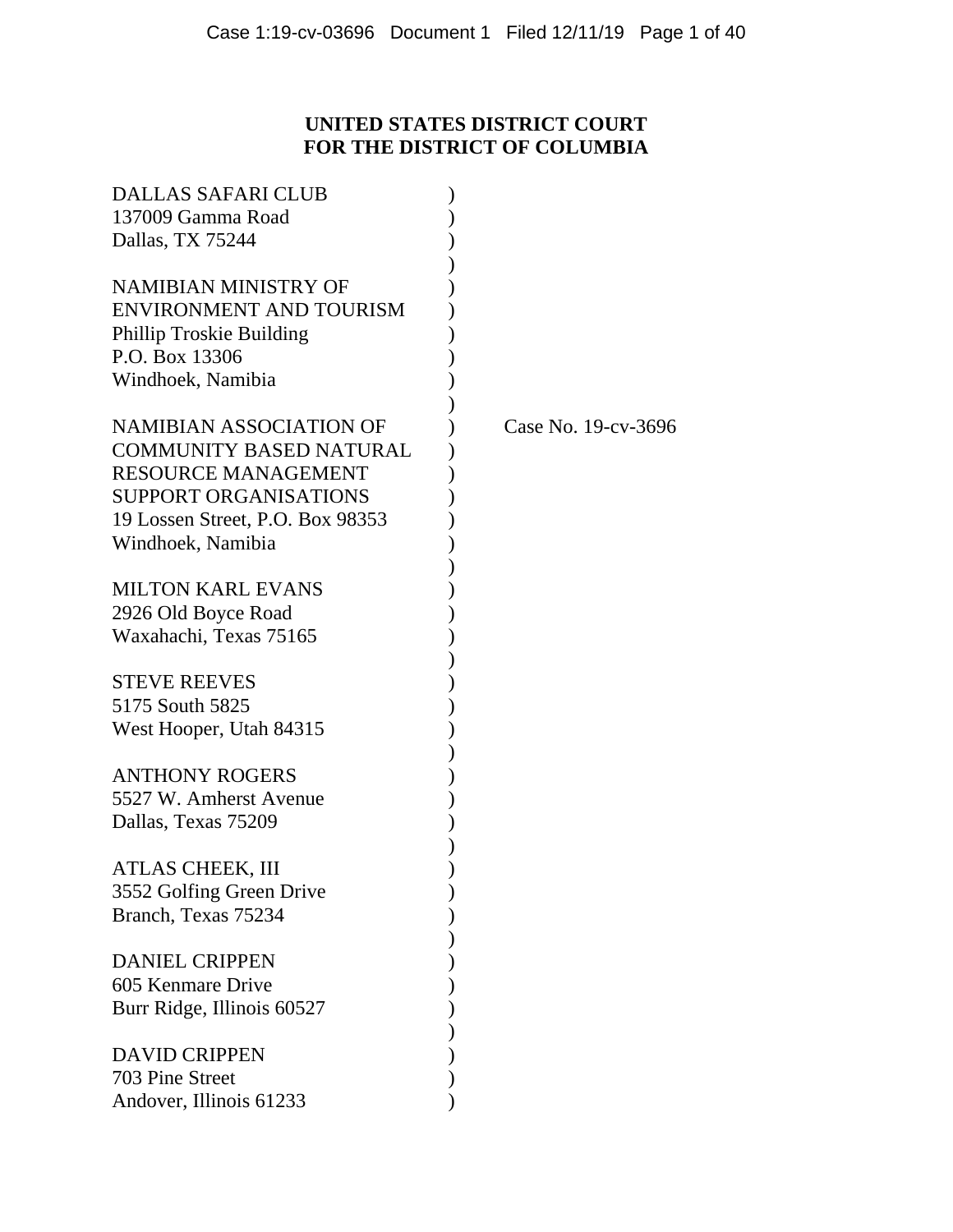| <b>BRYAN OTTMERS</b><br>503 Kendall Parkway<br>Boerne, Texas 78015                                                            |                      |
|-------------------------------------------------------------------------------------------------------------------------------|----------------------|
| <b>JOE EASTER</b><br>P.O. Box C.R. 178<br>Gainesville, Texas 76241                                                            | ソンソンソンソンソンソンソンソンソンソン |
| <b>JOHN WEAVER, III</b><br>16511 McLennan Road<br>Troy, Texas 76579                                                           |                      |
| <b>ARLENE HANSON</b><br>42419 N. Sierra Vista Road<br>Cave Creek, Arizona 95331                                               |                      |
| ERNEST J. LINDO, JR.<br>3279 South Mills Road<br>Gustine, CA 95322                                                            |                      |
| <b>MARK PIRKLE</b><br>1224 Country Road 147<br>Blanket, TX 76432                                                              |                      |
| <b>MARK SAUSBURY</b><br>#18 Mansion Oaks Dr.<br>Odessa, TX 79765                                                              |                      |
| <b>PLAINTIFFS</b>                                                                                                             |                      |
| v.                                                                                                                            |                      |
| DAVID BERNHARDT,<br>Secretary of the Interior,<br>U.S. Department of the Interior<br>1849 C Street NW<br>Washington, DC 20240 |                      |
| MARGARET EVERSON,<br>Director (Acting)<br>U.S. FISH AND WILDLIFE SERVICE<br>1849 C Street NW<br>Washington, DC 20240          | リ))))                |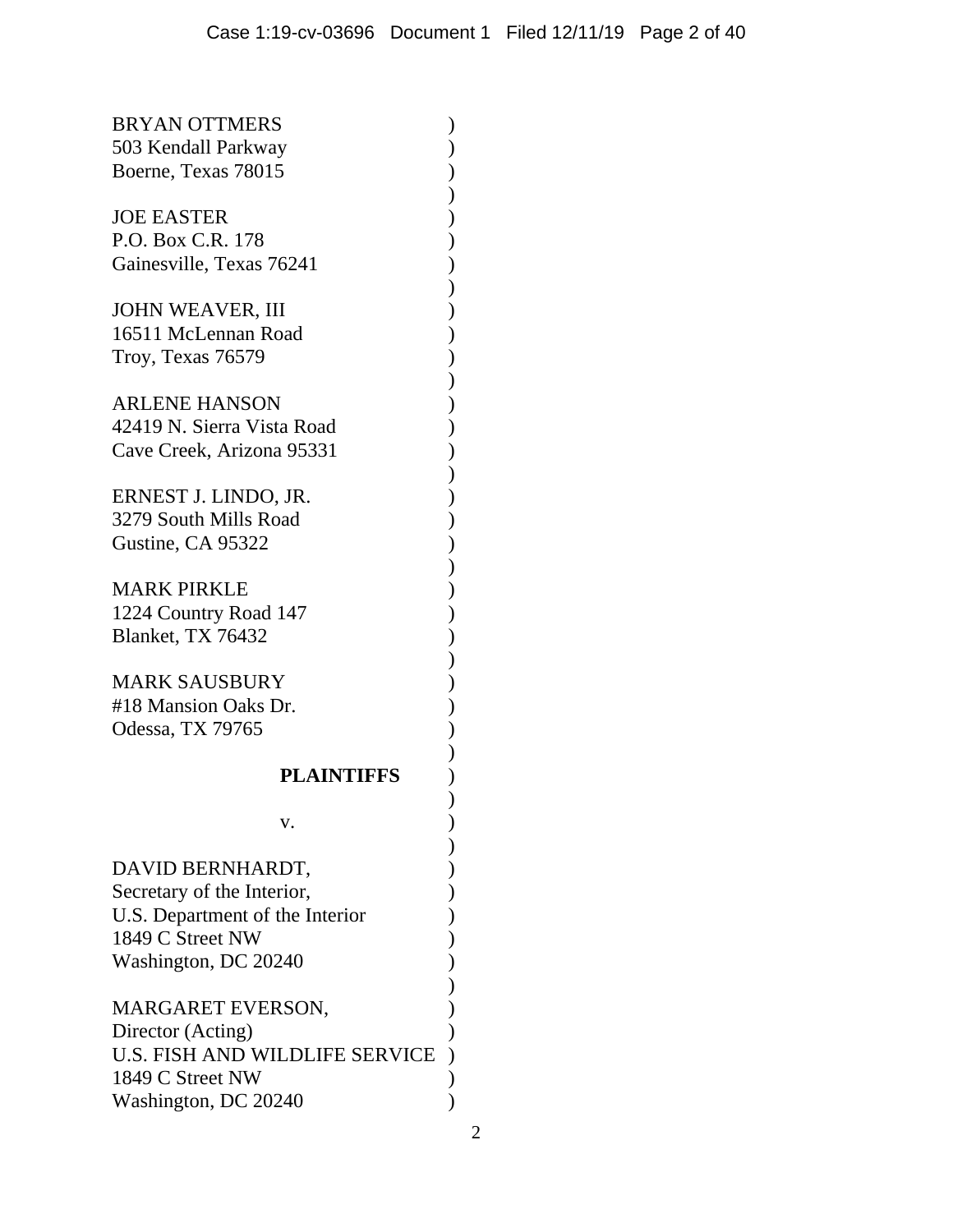)

)

UNITED STATES FISH &WILDLIFE ) **SERVICE** 1849 C Street NW ) Washington, DC 20240 )

## **DEFENDANTS** )

# *COMPLAINT FOR DECLARATORY AND INJUNCTIVE RELIEF*

## I. **INTRODUCTION.**

1. Defendants administer the underlying determinations and issuance of all elephant import permits required under the Endangered Species Act, 16 U.S.C. §1531 et seq. ("ESA") and the Convention on International Trade in Endangered Species of Wild Fauna and Flora (March 3, 1973), 27 U.S.T. 1087 (hereinafter "CITES").<sup>1</sup> Contrary to their own rules, regulations, legal and occupational duties, scientific findings and past practices, Defendants are illegally no longer processing elephant import permits applications for any country. Those permits are the linchpin of the elephant conservation strategy for the whole of Southern Africa and parts of East Africa which are the stronghold of the largest remaining African elephant population.

2. The African elephant population of Botswana, Mozambique, Namibia, South Africa ("RSA"), Tanzania, Zambia and Zimbabwe – where legal, regulated hunting of elephant are permitted – represent 82 percent of the African continent's total elephant population. *See* Thoules, et al., African Elephant Status Report 2016, Occasional Paper Series of the IUCN, SSC. No. 60 IUCN/SSC/AFESG, 339. Those elephant populations

<sup>&</sup>lt;sup>1</sup> 16 U.S.C. §1538(c)(1) incorporates CITES into U.S. domestic law through the ESA.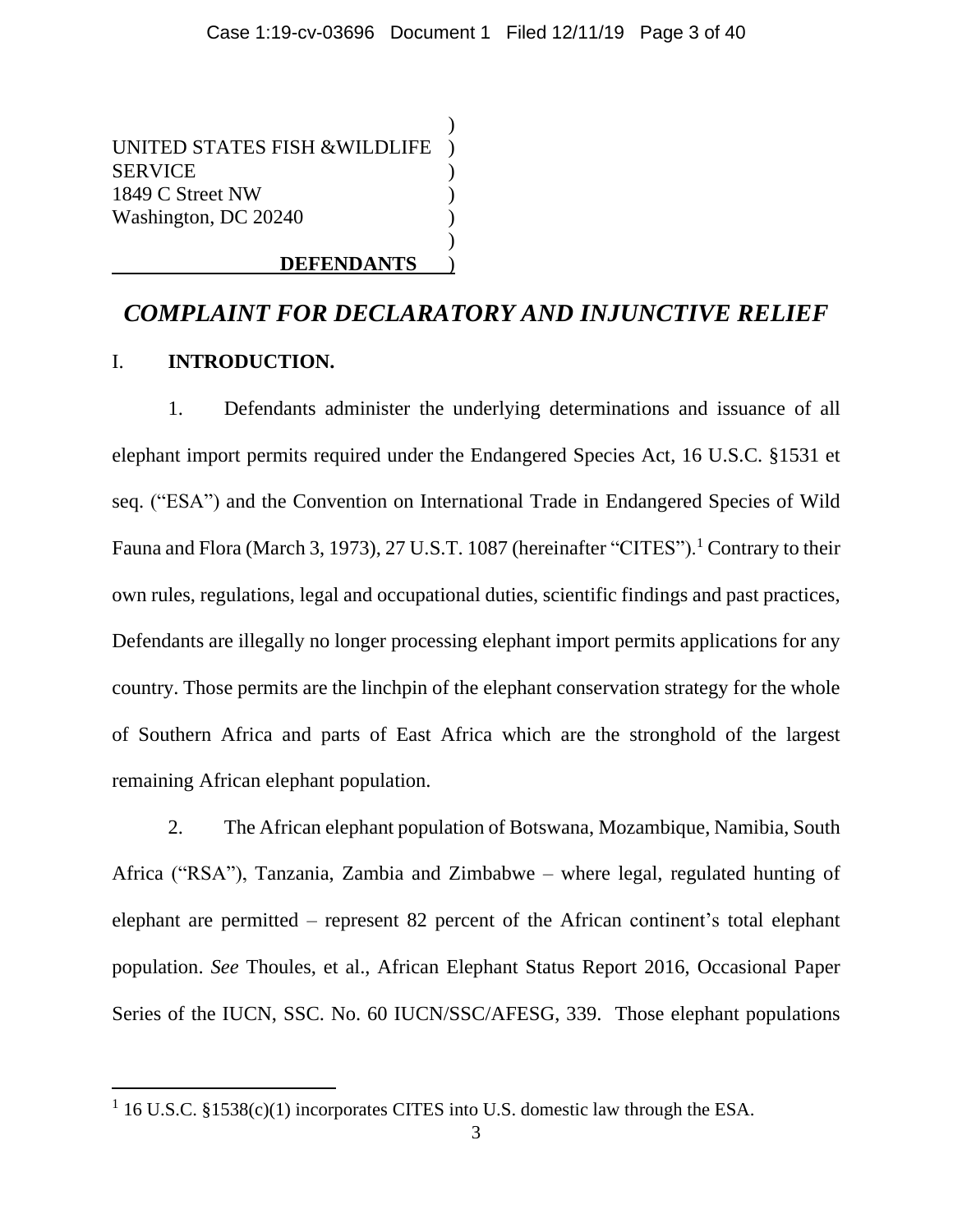## Case 1:19-cv-03696 Document 1 Filed 12/11/19 Page 4 of 40

are stable, growing or exceed habitat carrying capacity largely because of the legal regulated hunting that depends upon the import permits Defendants are unlawfully not processing.

3. Prior to the unlawful "hold" at issue here, legal, regulated hunting provided approximately 55 to 70 percent of the revenue for the rural community programs. *See, e.g.,* Zimbabwe CAMPFIRE Association, The Role Of Trophy Hunting Of Elephant In The Support Of The Campfire Program (December 2016) (hereinafter "CAMPFIRE"); Naidoo, Complementary Benefits Of Tourism And Hunting To Communal Conservancies In Namibia, 30 *Conservation Biology*, 628 (October 2015). Legal, regulated elephant hunting provides the primary revenue for many millions of rural poor Africans. *See* CAMPFIRE, (supporting Zimbabwe 777,000 households averaging seven persons each in Zimbabwe). Some 180,000 persons in 82 communal conservancies are supported by elephant hunting in Namibia. *See* NASCO 2015 Annual Report, The State Of Community Conservation In Namibia ("hereinafter NASCO 2015 Annual Report").

4. Legal, regulated elephant hunting is vital to the continued survival of the African elephant that Defendants are duty bound to recover and secure. Elephant in the CAMPFIRE communal area of Zimbabwe have more than "doubled" and in the communal conservancies in Namibia have more than "tripled" because of the elephant hunting conservation strategy. *See* Child, Natural Resource Management By The People, Zimbabwe's CAMPFIRE Programme, IUCN-ROSA Environmental Issue No.2, p. 28; NACSO 2015 Annual Report.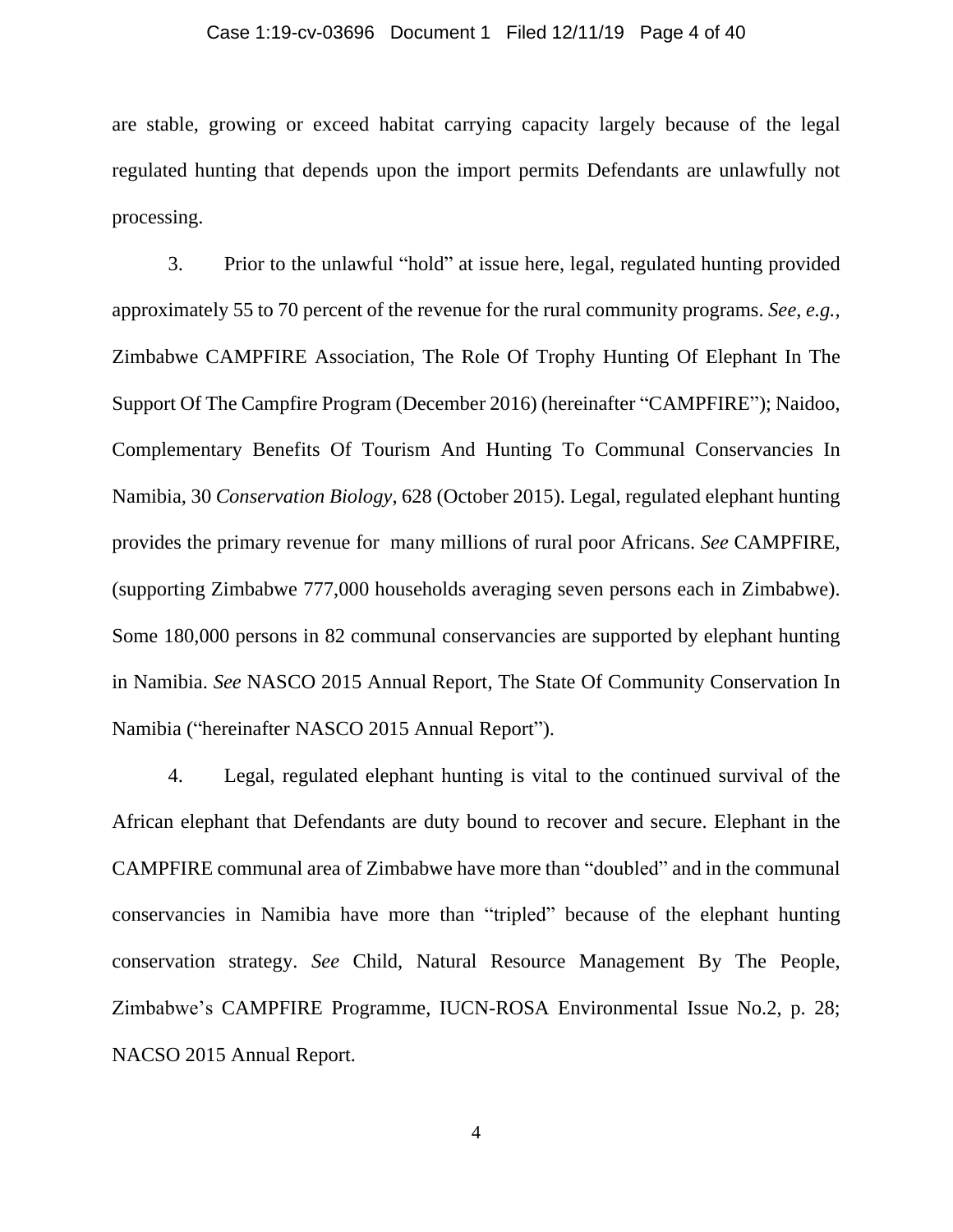## **II. VENUE AND JURISDICTION.**

5. Jurisdiction is conferred by 28 U.S.C.§1331 (federal question) and 5 U.S.C. §702, §706 (judicial review of agency action and inaction); 28 U.S.C. §2201, §2202 (Declaratory Judgement Act); 16 U.S.C. §1540 (c) and (g) (Endangered Species Act); and 42 U.S.C. §1983 (Constitutional rights of permit applicants).

6. Venue is proper in this district under 28 U.S.C. §1391 and 5 U.S.C. §703.

7. On September 6, 2019, more than 60 days before the filing of this complaint, Plaintiffs provided Federal Defendants written notice of the violations that are the subject of this lawsuit in accordance with 16 U.S.C.  $\S 1540(g)(2)(c)$ . The notice is attached as Exhibit 1 and is incorporated herein by reference. Defendants have not responded to this notice nor taken any action to withdraw the action (actually inaction pursuant to Presidential tweets) at issue here, or to otherwise remedy their violations of law.

#### **III. THE PARTIES.**

## **A. Plaintiffs.**

**5.** Dallas Safari Club ("DSC") is a non-profit conservation organization with its principal place of business at 13709 Gamma Road, Dallas, TX 75244. DSC is a "person" within the meaning of 5 USC §551(2). The organization's logo is the African elephant and it has invested millions of dollars in African elephant conservation. DSC appears herein on its own behalf and on behalf of its many recreational and commercial members that depend upon a healthy, robust elephant population and abundant elephant habitat in Africa. The DSC also has a memorandum of understanding ("MOU") with the Government of Namibia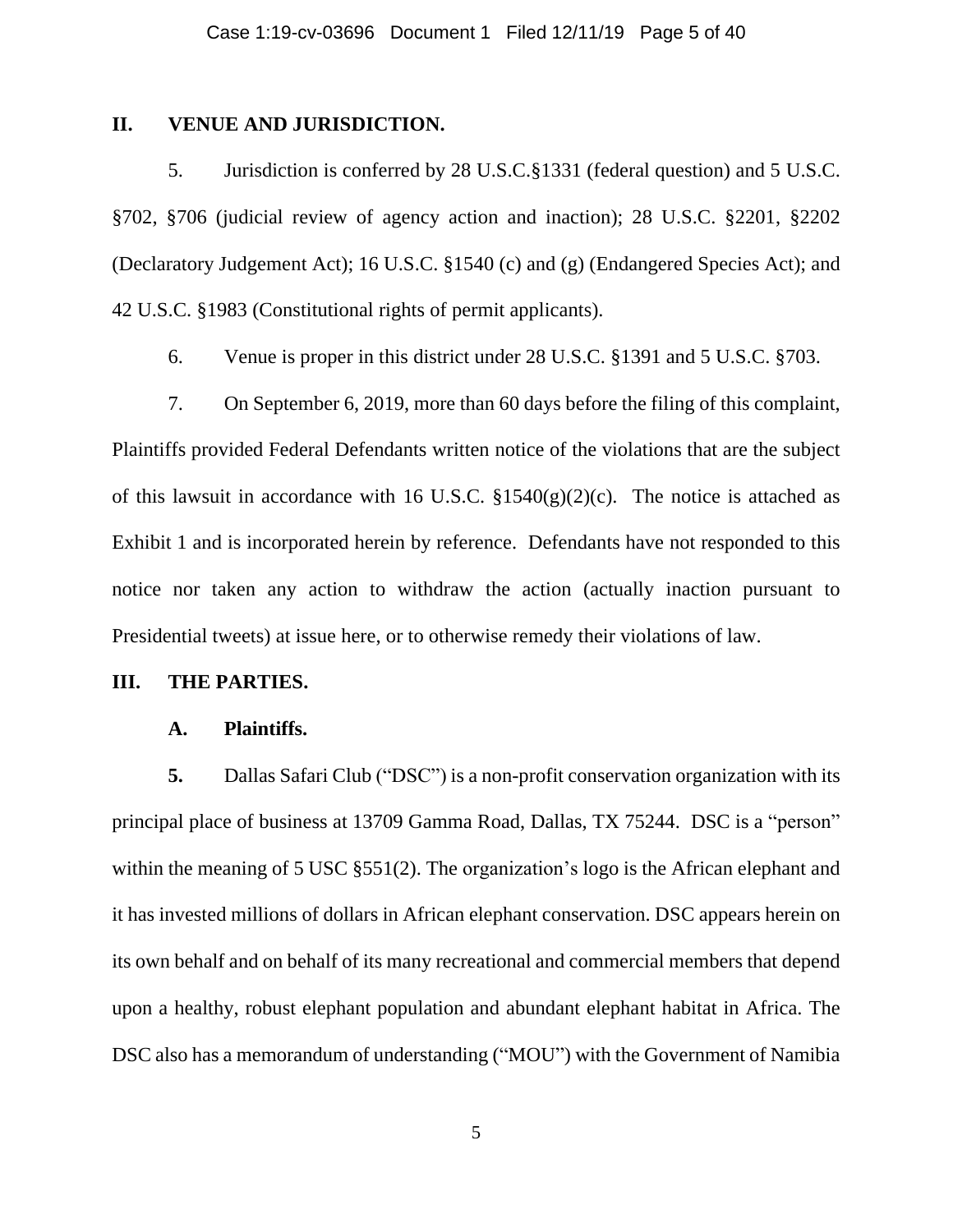## Case 1:19-cv-03696 Document 1 Filed 12/11/19 Page 6 of 40

through its Ministry of Environment and Tourism ("MET") on "Cooperation In The Field Of Wildlife Conservation" including "Namibia's conservation hunting programme."

6. Plaintiff Namibian Ministry of Environment and Tourism ("MET") is the elephant management government wildlife authority for Namibia. The mission of the MET is to promote biodiversity conservation in the Namibian environment through the sustainable utilization of natural resources and tourism development for the maximum social and economic benefit of its citizens. It is the department of government that secures and protects elephant, establishes the wildlife policy, sets the elephant quotas, issues the hunting permits and the hunting trophy export permits, and is constitutionally duty bound to conserve the species.

7. At independence in 1990, the new Government of Namibia recognized the importance of the environment, by including the protection of natural resources in its Constitution. Namibia has one of the few constitutions in the world with specific provisions aimed at safeguarding the environment. Furthermore, Namibia is one of the few countries that has linked issues of environmental protection to tourism development, including tourist safari hunting.

8. Namibia has achieved significant conservation successes and now has the largest population of Black Rhinoceros in Africa, the only significant population of this species outside protected areas, expanded lion and giraffe populations outside protected areas, and boasts an elephant population that has increased from 7000 to 23000 in 19 years, all owing to its communal conservancy program. In addition, the Ministry, through establishment of community conservancies under the auspices of its Community Based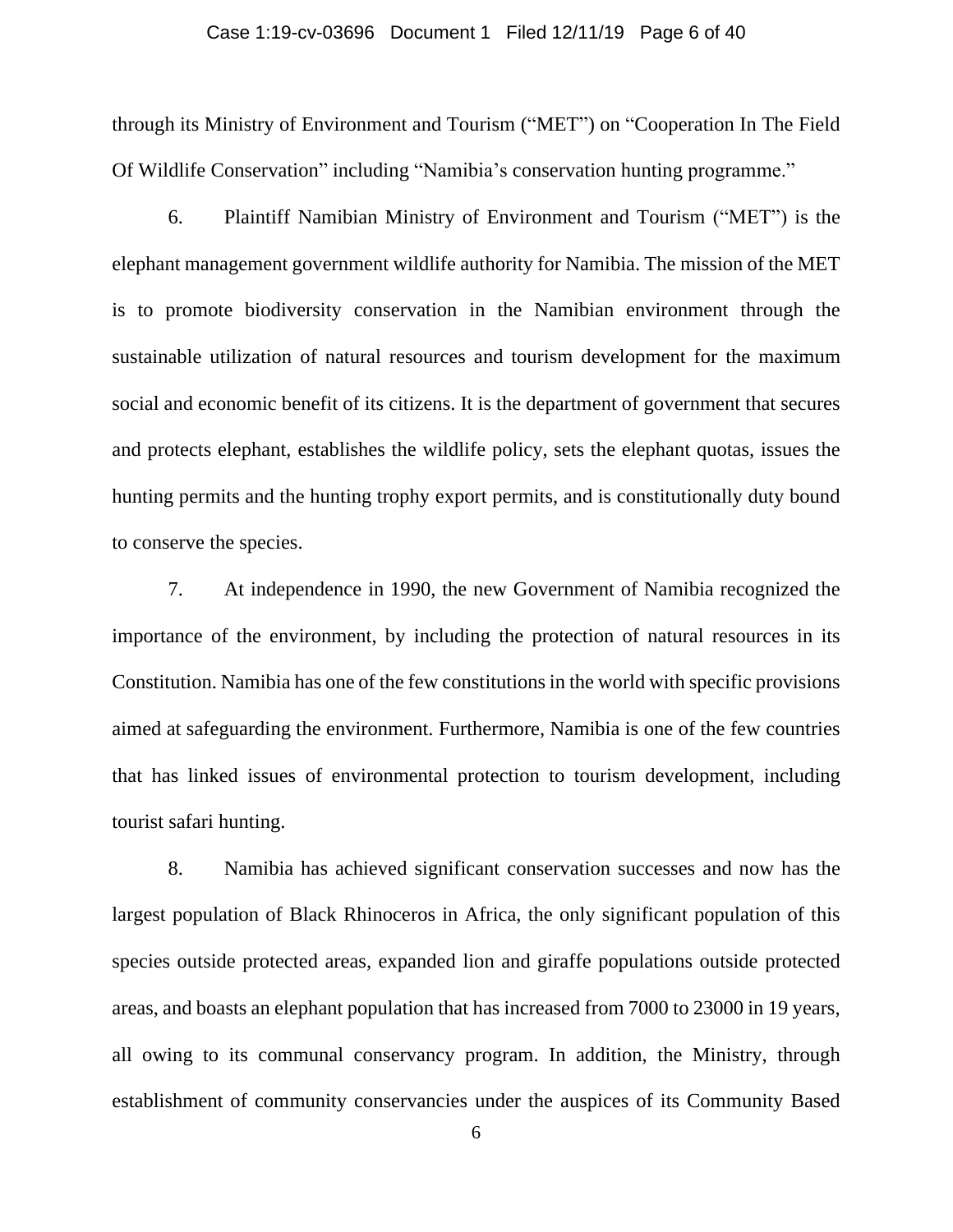## Case 1:19-cv-03696 Document 1 Filed 12/11/19 Page 7 of 40

Natural Resource Program, benefits rural communities through infrastructure development, employment creation and income. Furthermore, through conservation of biodiversity, tourists from across the globe are attracted to Namibia's beautiful landscapes, contributing significantly to economic growth of the country as well as expanding elephant populations.

9. The MET processes and grants permits for the hunting of game animals in Namibia, particularly permits to hunt and export elephant. MET also awards tourism and hunting concessions, and licenses the professional hunters that conduct all safari hunting.

10. Plaintiff Namibian Association of Community Based Natural Resource Management Support Organisations ("NACSO") is a voluntary association of communitybased resource management organization, with the aim of promoting, supporting and furthering the development of community-based approaches to the wise and sustainable management of Namibian natural resources, thereby striving to advance rural development and livelihoods, to promote biodiversity conservation, and to empower communities through capacity building and good governance. It was formed to represent and serve the 82 communal conservancies of 180,000 persons.

11. The purpose of NACSO is to provide quality services to the various rural communal conservancies seeking to manage and utilize their natural resources in a sustainable manner. Most communal conservancies in Namibia would be unable to cover their operating costs without the regulated tourist safari hunting revenue. Conservancies unable to cover their operating costs will likely cease to pursue conservation as a viable land use without the conservancy income. Game guards cannot be paid. Management and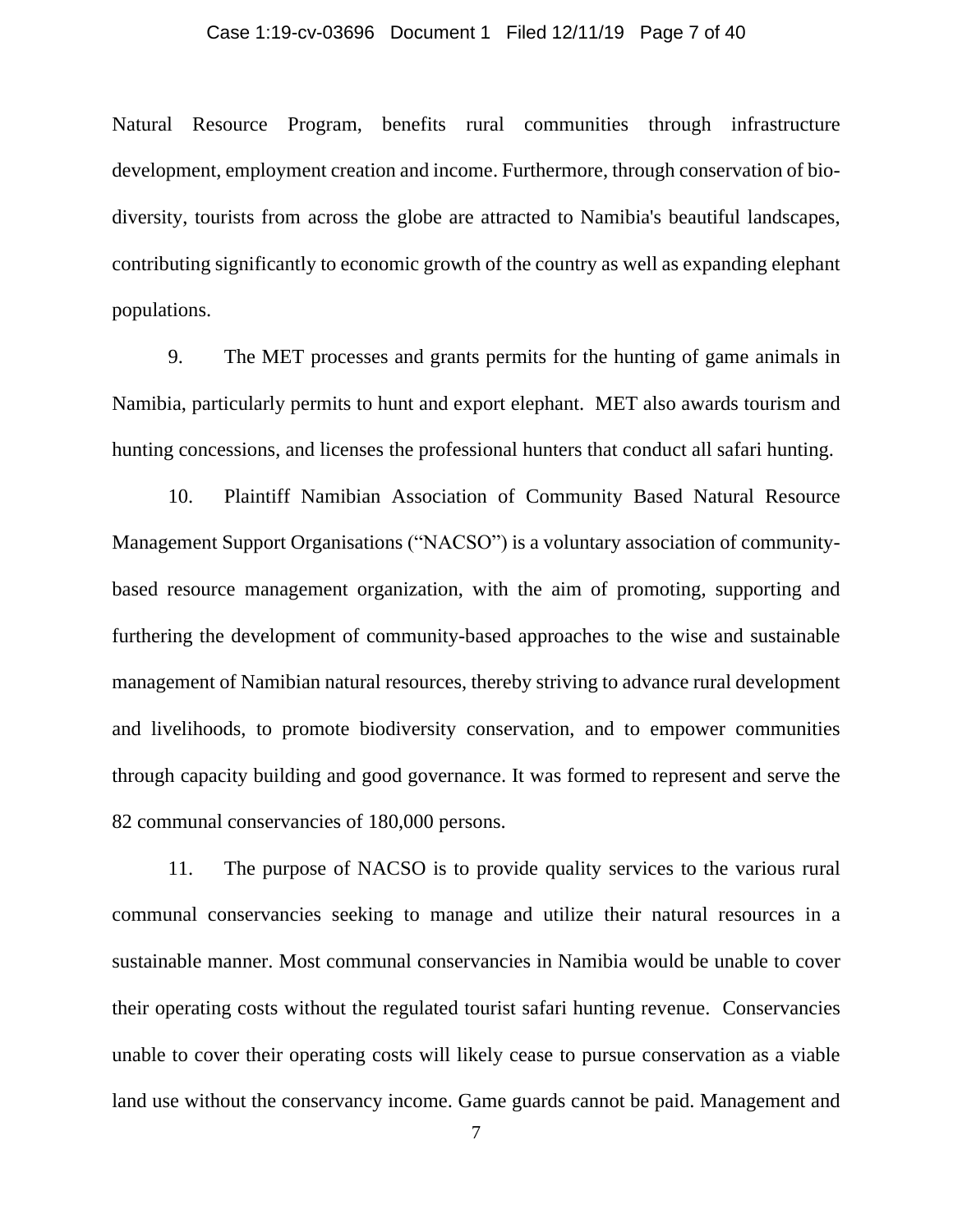## Case 1:19-cv-03696 Document 1 Filed 12/11/19 Page 8 of 40

monitoring plans cannot be developed and instituted. The sense of local ownership over natural resources dissipates and wildlife becomes much more vulnerable to declines from poaching and overharvesting. Almost 80 percent of hunting benefits are delivered by two species (elephant and buffalo) and elephant alone generate more than 55 percent of all hunting benefits. Moreover, 28 of the conservancies derived all or almost all of their total benefits from hunting. *See* Naidoo, Complementary Benefits Of Tourism And Hunting To Communal Conservancies In Namibia, 30 *Conservation Biology* at 632, 634-36.

12. The Community-based Natural Resource Management Program of Namibia ("CBNRM") is one of the world's leading examples of conservation and rural community empowerment through the devolution of rights and responsibilities over wildlife and other natural resources, including forests and indigenous plant species. Under it, the elephant population has more than tripled.

13. In 2001 NACSO developed its first five-year strategic vision for CBNRM. It began with the Nye Nye Conservancy of the San People which still today largely depends upon hunting of the growing elephant population. The elephant import permit applications of American hunters who have hunted Nye Nye Conservancy and other conservancies are not being processed by FWS, thus fewer and fewer hunters are booking hunts, which is injuring both the elephant population and the interdependent communal conservancy people.

14. The achievements and impacts of the program over the last two decades are impressive and inspiring. Rural communities have formed 86 communal conservancies, 32 community forests, and a community association living within national park boundaries.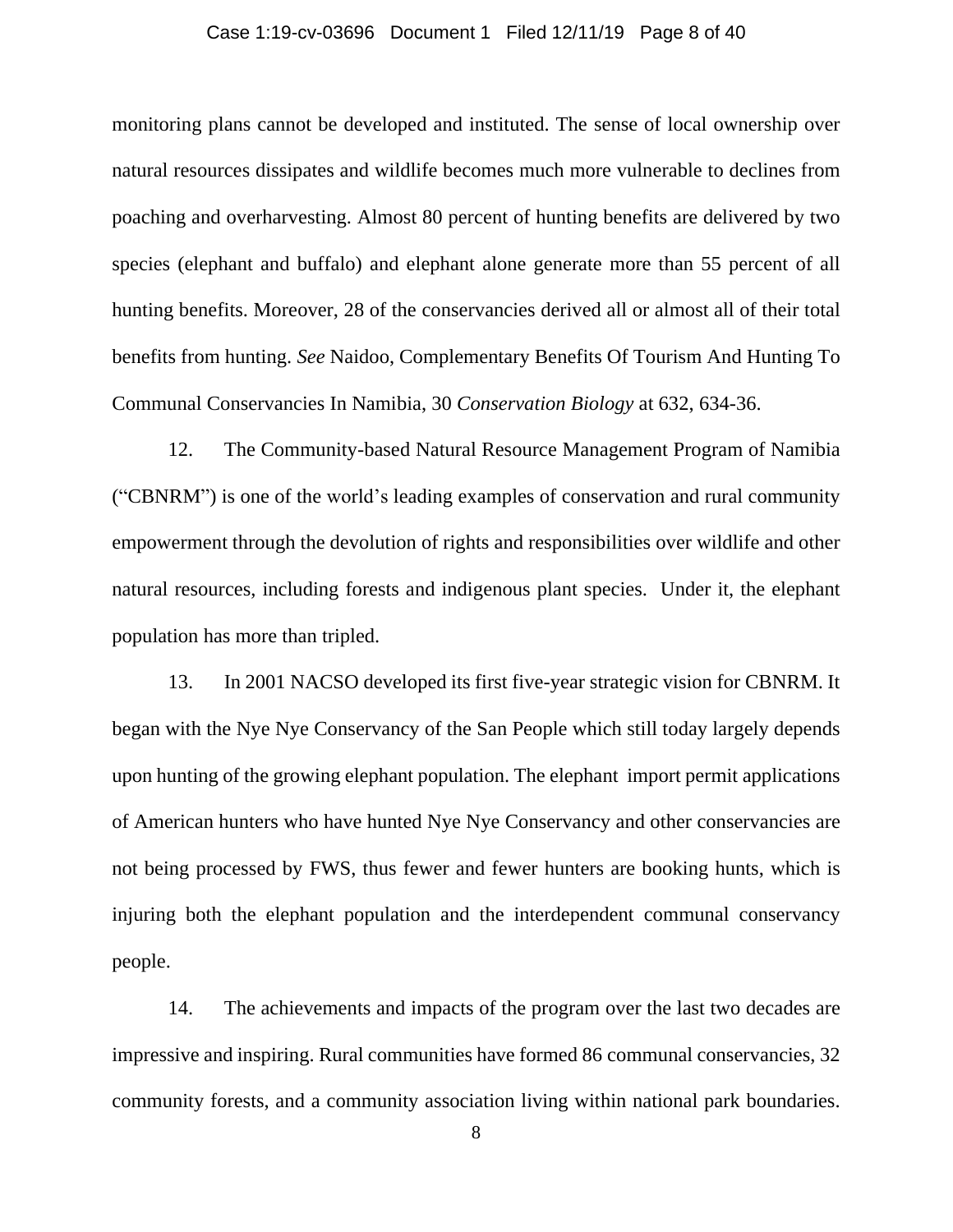## Case 1:19-cv-03696 Document 1 Filed 12/11/19 Page 9 of 40

Cumulatively, these areas cover almost 20 percent of Namibia's land, and engage and empower almost 10 percent of Namibia's population as conservation stewards. There the elephant population has more than tripled.

15. The success of the CBNRM program is based on two premises: (1) that communities wish to live with their natural heritage, including wildlife, and (2) that through the program, benefits accrue to local communities in the rural economy, linked to strong and sustainable wildlife populations. Despite the impressive gains that have been made in Namibia's community-based conservation, and the global recognition that has ensued as a result, studies have shown that most conservancies will shortly fail if elephant import permits are not processed. Much of the work of these community organizations are funded through revenue from tourist safari elephant hunting. *See* Naidoo, Complementary Benefits Of Tourism And Hunting To Communal Conservancies In Namibia, 30 *Conservation Biology*. Moreover, surveys have shown that without the elephant imports, the elephants will no longer be tolerated. *See, e.g.,* Angula et al., Local Perceptions Of Trophy Hunting Of Elephant On Communal Land In Namibia, 218 *Biological Conservation* (2018).

16. Plaintiff Milton Karl Evans is a member of DSC. On May 10, 2018, he filed an application for an elephant import permit for a planned May 2018 hunt in Zimbabwe. PRT 93406C. Like other members of DSC he did not take an elephant because he did not have a FWS import permit and is awaiting a permit to consummate his elephant hunt. On information and belief Defendant United States Fish & Wildlife Service ("FWS") is unlawfully not processing his application because of circumstances discussed below.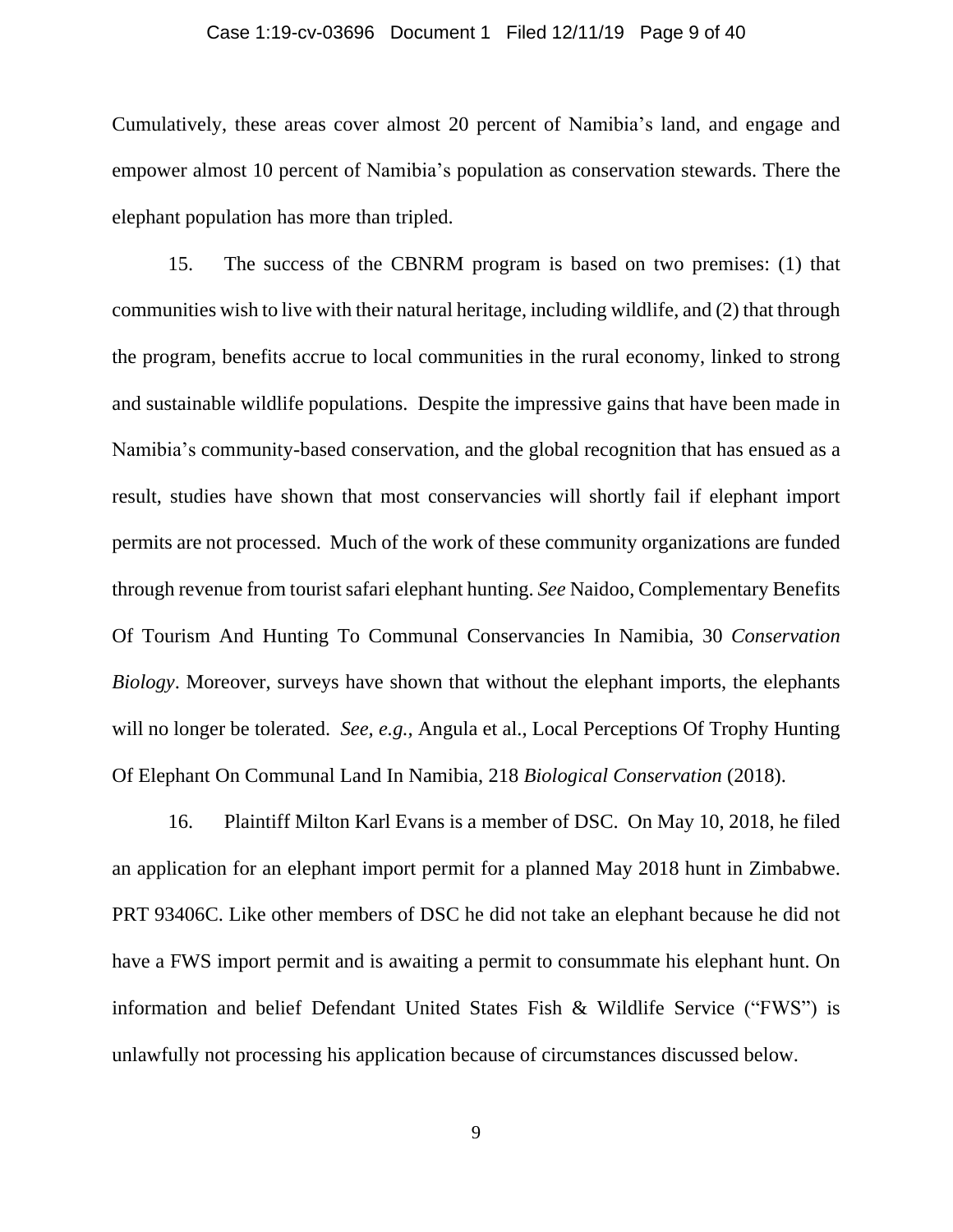#### Case 1:19-cv-03696 Document 1 Filed 12/11/19 Page 10 of 40

17. Plaintiff Steve Reeves is a member of DSC. On March 7, 2018 he filed an application for an elephant import permit for an elephant hunt in Zimbabwe in which he participated during April of 2018, PRT 84788C. On information and belief Defendant FWS is unlawfully not processing that application because of circumstances discussed below.

18. Plaintiff Anthony Rogers on January 11, 2017 filed an application for an elephant import permit for a hunt in Zimbabwe in which he participated during July and August of 2017, MA18507C-0. On information and belief Defendant FWS is unlawfully not processing that application because of circumstances discussed below.

19. Plaintiff Atlas Creek, III is a member of DSC. On April 18, 2017, he filed an application for an elephant import permit for a hunt in Zimbabwe in which he participated during June of 2014, PRT MA33591C. On information and belief Defendant FWS is unlawfully not processing that application because of circumstances discussed below.

20. Plaintiff Daniel Crippen is a member of the DSC. On September 25, 2017, he filed an application for an elephant import permit for a hunt in Zimbabwe in which he participated during August of 2017, PRT US58155C. On information and belief Defendant FWS is unlawfully not processing that application because of circumstances discussed below.

21. Plaintiff David Crippen on September 25, 2017, he filed an application for an elephant import permit for a hunt in Zimbabwe in which he participated during August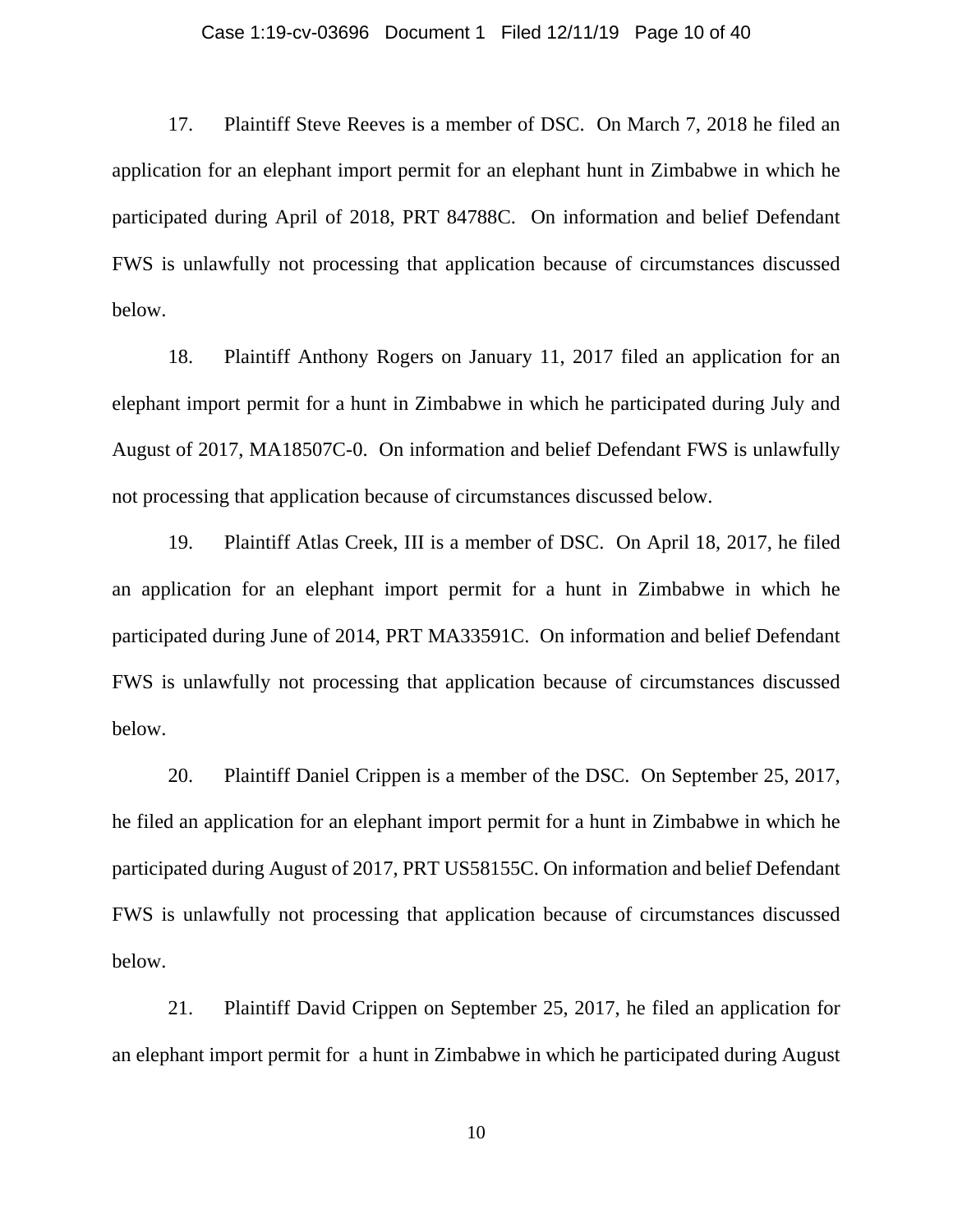#### Case 1:19-cv-03696 Document 1 Filed 12/11/19 Page 11 of 40

of 2017, PRT MA57769C-0. On information and belief Defendant FWS is unlawfully not processing that application because of circumstances discussed below.

22. Plaintiff Bryan Ottmers is a member of DSC. On March 19, 2018, he filed an elephant import permit application for a hunt in Zimbabwe in which he participated during August of 2015, PRT MA85343C. On information and belief Defendant FWS is unlawfully not processing that application because of circumstances discussed below.

23. Plaintiff Joe Easter is a member of DSC. On September 7, 2016, he filed an application for an elephant import permit for a hunt in Zimbabwe in which he participated during August of 2017, PRT 06118C. On information and belief Defendant FWS is unlawfully not processing that application because of circumstances discussed below.

24. Plaintiff John Weaver, III, on June 28, 2019, filed an application for an elephant import permit for a hunt in Namibia in which he participated during August and September of 2019, PRT MA48117D. On information and belief Defendant FWS is unlawfully not processing that application because of circumstances discussed below.

25. Plaintiff Arlene Hanson has pending an application for an elephant import permit for a hunt in Zimbabwe in which she participated during September of 2016, PRT 033669C/9. On November 7, 2019, a FWS staff biologist confirmed that the Hanson application was on file and specifically stated, "Our branch chief has all of the sport-hunted elephant import applications and is awaiting administrative approval to move forward on any decisions." Thus, the staff member confirms, as have others, that all elephant sporthunted applications are on "hold" and the FWS Permits Branch is prohibited from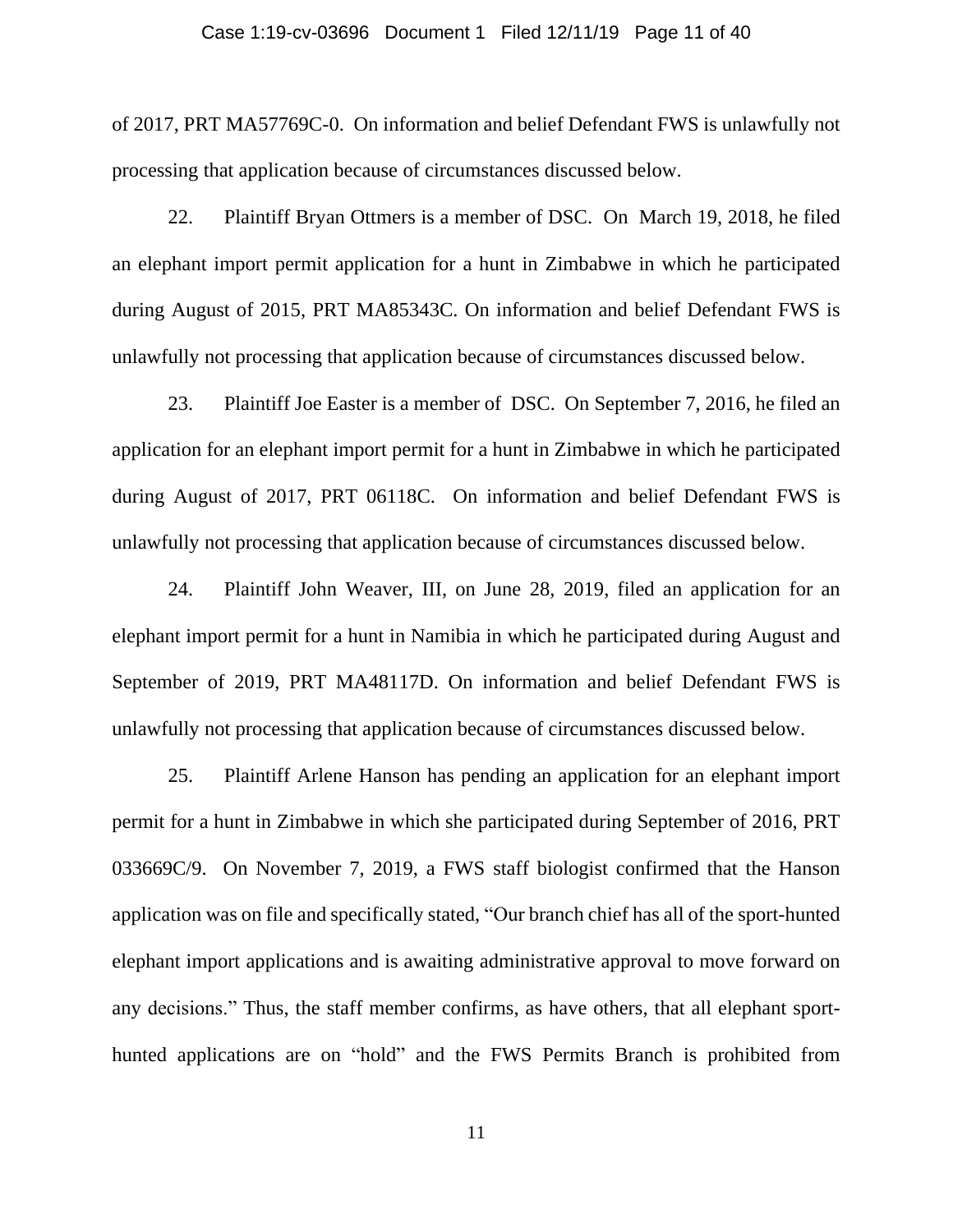#### Case 1:19-cv-03696 Document 1 Filed 12/11/19 Page 12 of 40

processing those applications at this time. *See also* Exhibit 2, hereto, Declaration of Rachel Ruth Brechbuehler.

26. Plaintiff Ernest J. Lindo, Jr. on June 7, 2019, filed an application for an elephant import permit from a hunt in Namibia, PRT MA46999D. On information and belief Defendant FWS is unlawfully not processing that application because of circumstances discussed below.

27. Plaintiff Mark Saulsbury on March 5, 2018**,** filed an application for an elephant import permit for an August 2017 hunt in Nye Nye Conservancy, Namibia, PRT 83103C. On information and belief Defendant FWS is unlawfully not processing that application because of circumstances discussed below.

28. Plaintiff Mark Pirkle on June 20, 2019, filed an application for an elephant import permit from a hunt scheduled for September/October of 2019 in Namibia, PRT 51200D. On information and belief Defendant FWS is unlawfully not processing that application because of circumstances discussed below.

### **B. Defendants.**

**29.** Defendant David Bernhardt is the Secretary of the Department of Interior ("DOI") and is being sued in that official capacity. The Secretary has ultimate authority over Defendant FWS and the administration of the import permit application processing that is unlawfully being withheld.

30. Defendant Margaret Everson is the Principal Deputy Director of the FWS and serving as the Acting Director of FWS. She is sued in her official capacity as the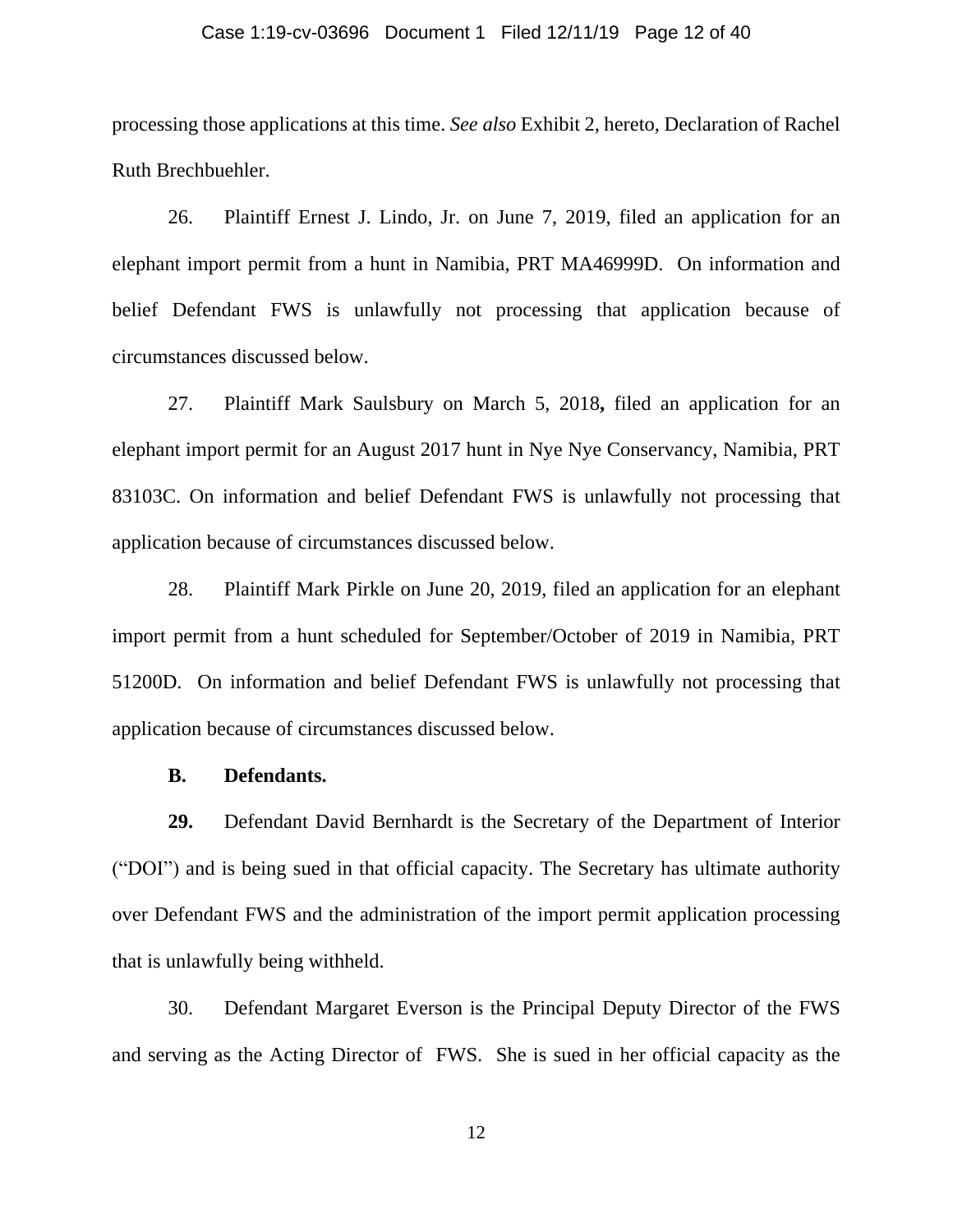#### Case 1:19-cv-03696 Document 1 Filed 12/11/19 Page 13 of 40

highest ranking official within FWS. She oversees the import permit application processing that is unlawfully being withheld.

31. Defendant FWS is a bureau of Defendant DOI charged with administering the processing of ESA and CITES elephant import permits in compliance with the Administrative Procedures Act, 5 U.S.C. § 553, et seq. ("APA") and its published, duly adopted regulations.

**IV. FACTS.**

32. FWS is not processing African elephant import permit applications for any country because of an illegal "hold" resulting from Presidential tweets.

33. Upon receipt of an application for an elephant import permit from any and all countries, FWS assigns the application a number and sends a written acknowledgement of receipt of the application but stops at that point. FWS does not currently process any elephant import permit applications. The agency does not initiate the import permit processing steps in its Service Procedural Manual or its regulations in the Code of Federal Regulations ("CFR").**<sup>2</sup>**

(4) the authorization requested potentially threatens a wildlife or plant population.

<sup>&</sup>lt;sup>2</sup> The issuance of permits is not an action committed to agency discretion. 50 C.F.R. §13.21(b), Issuance of permits, mandates:

<sup>(</sup>b) Upon receipt of a properly executed application for a permit, the Director *shall issue the appropriate permit unless…*

<sup>(</sup>Emphasis added). In the case of renewal permits, 50 CFR §13.22(b), Renewal of Permits, specifically provides: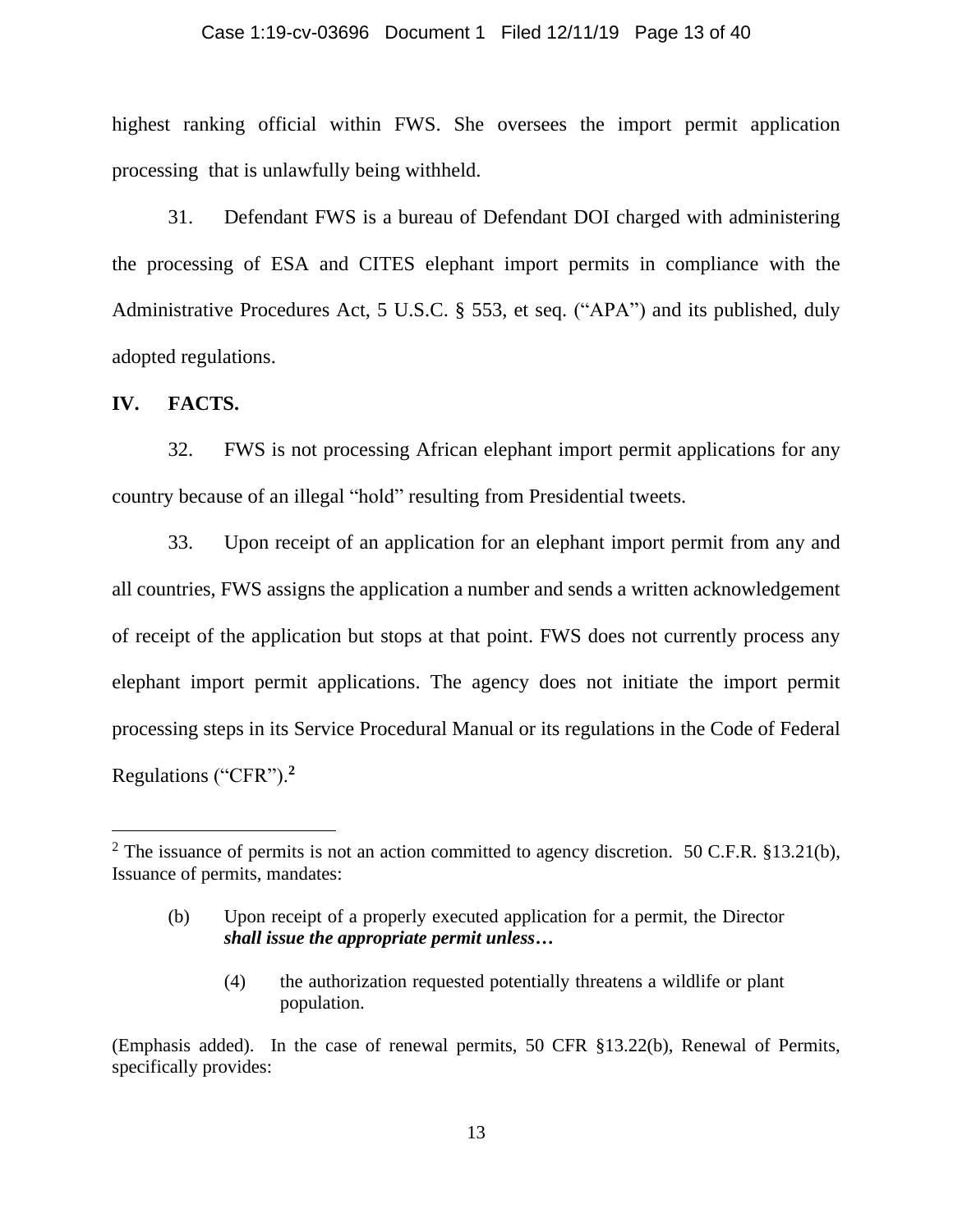#### Case 1:19-cv-03696 Document 1 Filed 12/11/19 Page 14 of 40

34. When contacted about the status of elephant import applications, the assigned FWS personnel state they have been ordered not to process those permit applications and there is nothing they can do; and they cite to the President's "hold" of November 2017.

35. The "hold" has also prevented the processing of applications to renew preexisting import permits and minor amendments to those permits.

36. Because no elephant import permit applications are being processed, they are also not being denied; hence, the applicants are also being denied their rights to an administrative appeal and to judicial review remedies from such administrative appeal.

37. Appeal procedures are set forth at 50 C.F.R §13.29 and contain strict time limits for seeking review and for agency action. An applicant that has received a denial of a permit may petition for reconsideration of that denial within 45 calendar days of the date of notification of the denial. 50 C.F.R. §13.29(b)(2). FWS then has 45 days from receipt of the petition for reconsideration to rule on the petition. 50 C.F.R. §13.29(d). The applicant may then seek review of the decision by filing a written appeal within 45 days of the denial of the petition for reconsideration. 50 C.F.R. §13.29(e). FWS "shall notify the appellant in writing of its decision within 45 calendar days of receipt of the appeal, unless extended for good cause and the appellant [is] notified of the extension."

<sup>(</sup>b) Renewal Criteria. *The Service shall issue a renewal* of a permit if the applicant meets the criteria for issuance in §13.21(b) and is not disqualified under §13.22(c).

<sup>(</sup>Emphasis added).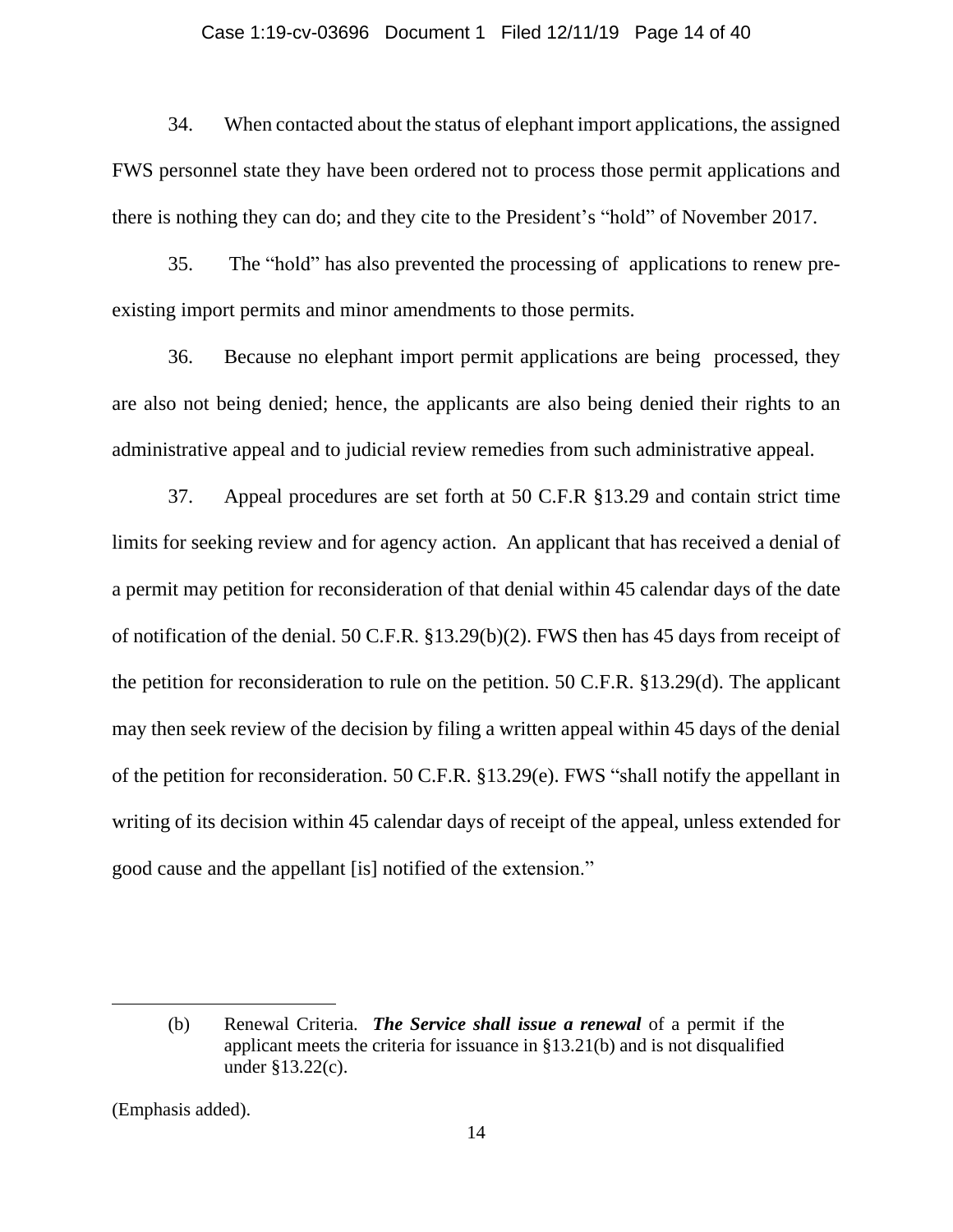## **A. The African Elephant.**

38. All African elephant are listed as threatened on the ESA list because they are at risk of becoming endangered in a "significant part of their range," not necessarily at risk in all of their range or countries. *See* https://ecos.fws.gov/ecp0/profile/speciesProfile?sId=7724. All but one of the populations in which elephant have been importable continue to be stable or increasing. In Botswana, Namibia, Zambia, and the RSA elephants are increasing. *See* African Elephant Data Base, IUCN AFESG, available at www.elephantdatabase.org. In Zimbabwe there is a marginal decline due to human density but there is an excessive, above carrying capacity population of elephant in the country's primary areas. *See* Zimbabwe National Elephant Action Plan (2016), available at https://zimparks.org/wp-content/uploads/2015/10/Zimbabwe-Elephant-management-plan-approved-final.pdf. Tanzania had significant decline on or about 2011 due to illegal poaching that was similarly experienced throughout the elephants' current range, but the elephant population is once again stable and/or increasing. *See* African Elephant Data Base, *supra*. Tanzania remains the country with the third largest African elephant population. *Id.*

39. All African elephants are listed on CITES. Most are listed on Appendix I **<sup>3</sup>** of CITES, but Botswana, Zimbabwe, RSA, and Namibia have been down-listed to Appendix

<sup>&</sup>lt;sup>3</sup> Appendix I lists species that are "threatened with extinction which are or may be affected by trade." CITES art. II(1), 27 U.S.T. 1087, 1092.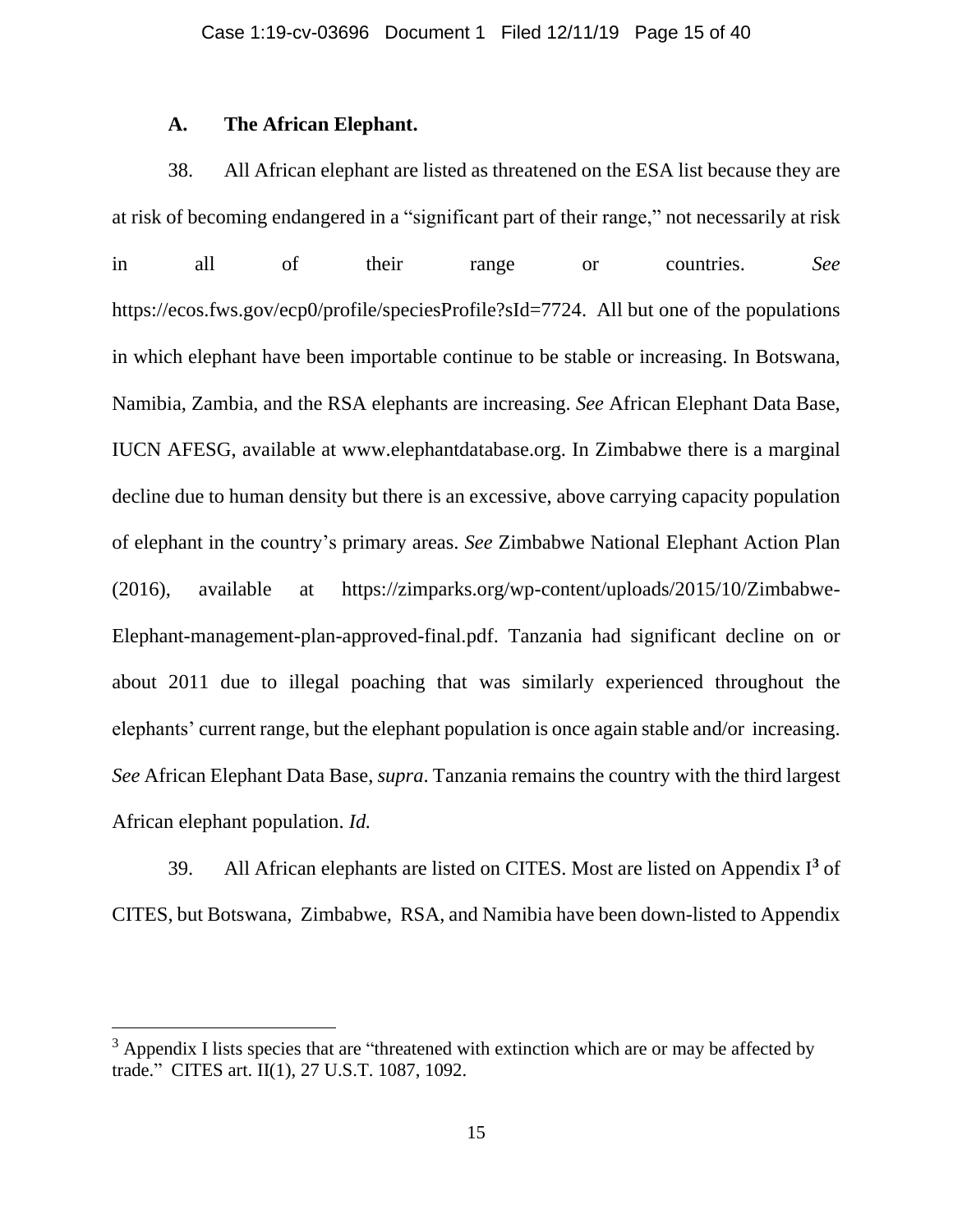### Case 1:19-cv-03696 Document 1 Filed 12/11/19 Page 16 of 40

II**<sup>4</sup>** with an annotation that they are to be treated as Appendix II for regulated hunting trade (and other negligible purposes, excluding commercial trade), but are to be treated as Appendix I for all other purposes. CITES, Appendix II  $&$  n.2. The substance of the delisting from Appendix I recognizes that elephant in those four countries are not at Appendix I level risk and the positive conservation value arising from lawful, regulated trade is warranted and desirable.

40. Those on Appendix II of CITES do not require CITES import permits and therefore the underlying non-detriment finding by the FWS. Tanzania and Zambia remain on Appendix I, thus requiring the FWS's Division of Scientific Authority ("DSA") to make a finding that the purpose of the import is not detrimental before the Permits Office of the Division of Management Authority ("DMA") can issue an import permit. The DSA is not endeavoring to make non-detriment findings for the Appendix I listed elephant for import applications from Tanzania and Zambia as required. The other countries at issue, Botswana, Zimbabwe, RSA, and Namibia do not require a DSA determination but do need an ESA enhancement finding.

41. Because all elephant are listed as threatened on the ESA, all do require a FWS import permit regardless of their CITES listing. *See Safari Club v. Zinke,* 878 F.3d at 322. By special regulation, FWS requires proof that the hunting "enhances" the survival of the species before an import permit can be issued. 50 C.F.R.  $\S 17.40(e)(6)(i)(B)$ . The FWS's Permits Office is knowingly and intentionally not making those findings or

<sup>&</sup>lt;sup>4</sup> Appendix II lists species that may become threatened with extinction unless their trade is regulated. *Id.* art. II(2), 27 U.S.T. at 1092.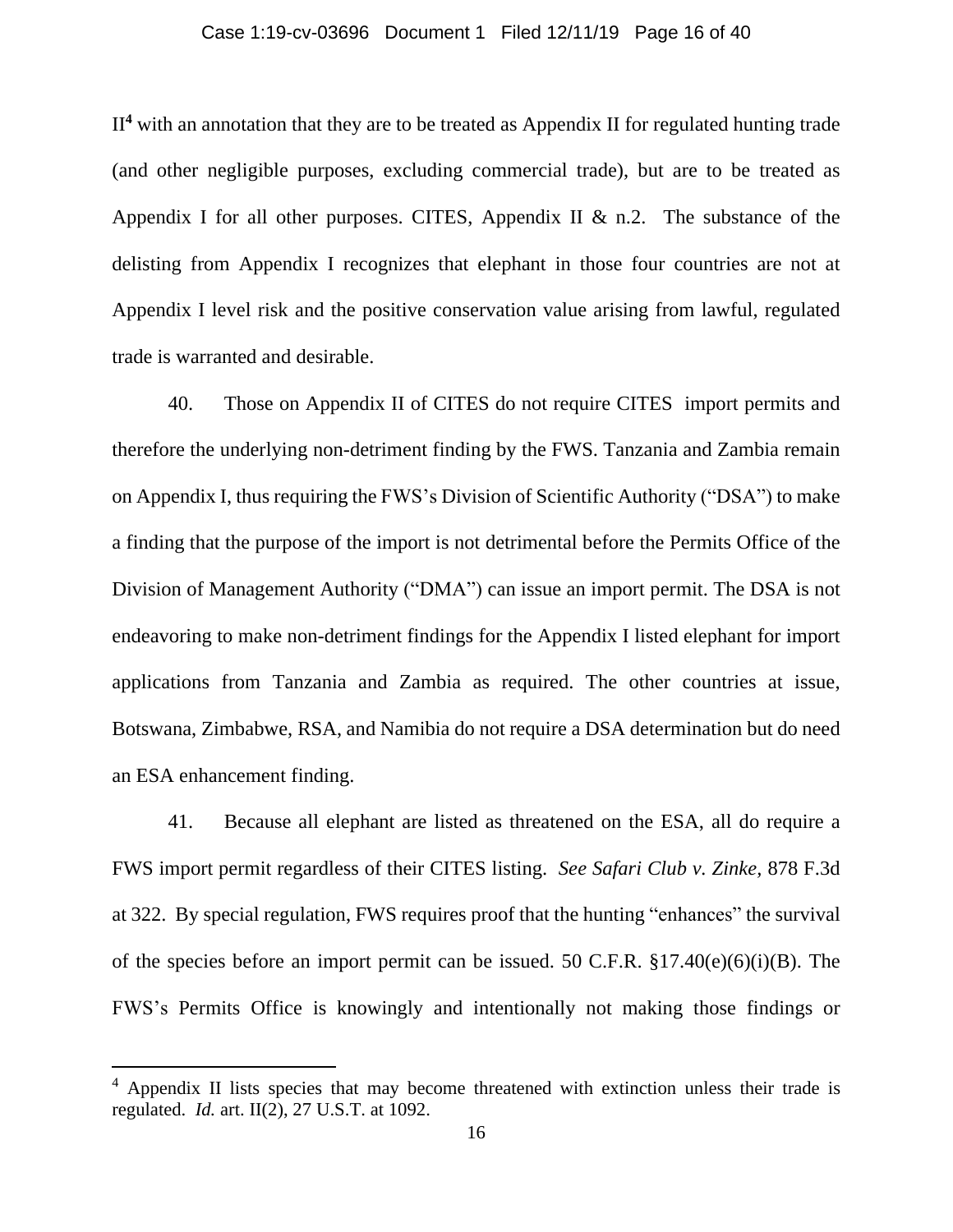### Case 1:19-cv-03696 Document 1 Filed 12/11/19 Page 17 of 40

otherwise processing the import permit applications for any country. The permitting is on "hold" in contravention of the agency's Service Manual (*see* 230 FW 6, at 2, 530 FW 1 at I. (1), 022 FW 7 .1 (requiring FWS to make sound and timely decisions processing permit applications)), and the Code of Federal Regulations governing permitting (*see* 50 C.F.R. 13.21 ("Upon receipt of a properly executed application for a permit, the Director shall issue the appropriate permit....")). *See also* 50 C.F.R. §17.1 et seq., and the special regulation for elephant, 50 C.F.R. §17.40(e)(6)(i)(B), discussed in detail below.

42. It cannot be seriously denied that the FWS has scientifically determined that regulated hunting enhances the survival and recovery of the elephant in the respective countries and would do so now in most if not all cases but for the 'hold." *See, e.g.,* Issuance of Import Permits for Zimbabwe Elephant Trophies Taken On Or After January 21, 2016, And On Or Before December 31, 2018, 82 F.R. 54405 (enhancement finding for Zimbabwe). The very enhancement that FWS has documented for decades has been disrupted by the failure and refusal of FWS to process currently pending elephant import permit applications. The failure to process elephant import permit applications is denying the substantial benefits that the FWS has documented for decades. Defendants cannot deny their own enhancement findings so plaintiffs will not elaborate on the volumes of benefits the import permitting has provided which is now being denied. The illegality of the failure/refusal to process the permit application is the issue.

## **B. Chronology of the "Hold."**

43. In the Spring of 2014, FWS suspended its CITES non-detriment and ESA enhancement findings for Tanzania and ESA enhancement finding for Zimbabwe. *See*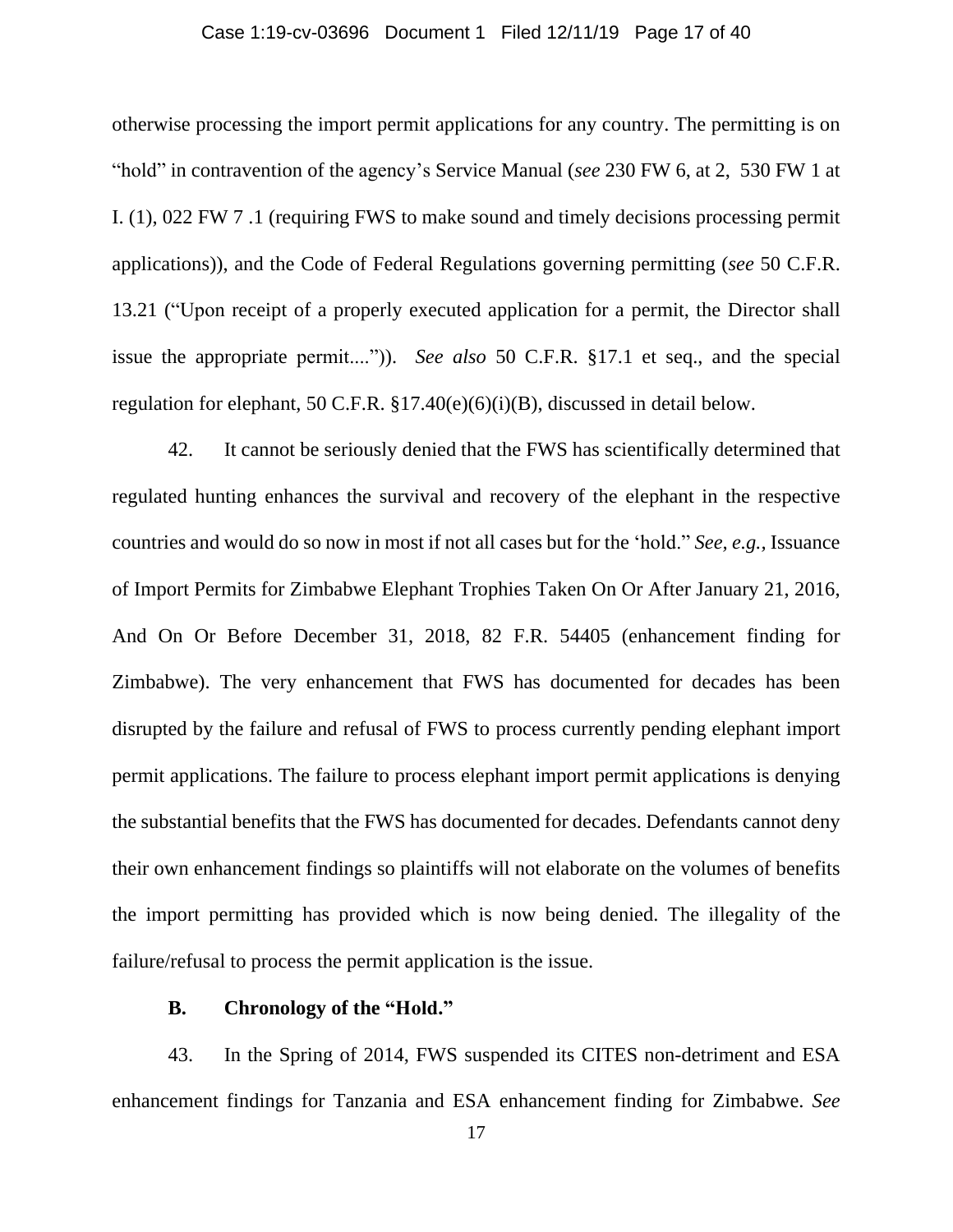## Case 1:19-cv-03696 Document 1 Filed 12/11/19 Page 18 of 40

Enhancement Finding for African Elephant Taken as Sport-Hunted Trophies In Tanzania During 2014 (March 27, 2014) ("2014 Tanzania Enhancement Finding"); 79 FR 26986 (May 12, 2014) (Zimbabwe). *See also Safari Club v. Zinke,* 878 F.3d at 320. Thus FWS "suspended" the issuance of elephant import permits from those two countries. *Id.* It was discovered that Tanzania had lost more than half of its elephant to poaching (unlawful black-market commercial trade). Tanzania Enhancement Finding, at 11-13. Zimbabwe had been a model elephant management country, but its national elephant management plan was out-of-date and FWS wanted a more up-to-date and comprehensive national survey of its elephant population because of a rumored poaching level that later proved to be untrue.

79 F.R. at 26987.

44. It is important to note that FWS made the point that

Legal, well-regulated sport hunting, as part of a sound management program, can benefit the conservation of listed species by providing incentives to local communities to conserve the species and by putting much needed revenue back into conservation. At this time, the Service does not have conservation concerns with African elephant sport hunting in Namibia, South Africa, or Botswana….

Press Release, *Service Suspends Import of Elephant Trophies from Tanzania and*

*Zimbabwe* (April 4, 2014), available at https://www.fws.gov/news/ShowNews.cfm?ID=2E6FF2A2-E10F-82BC-

DAE08807810E3C6B.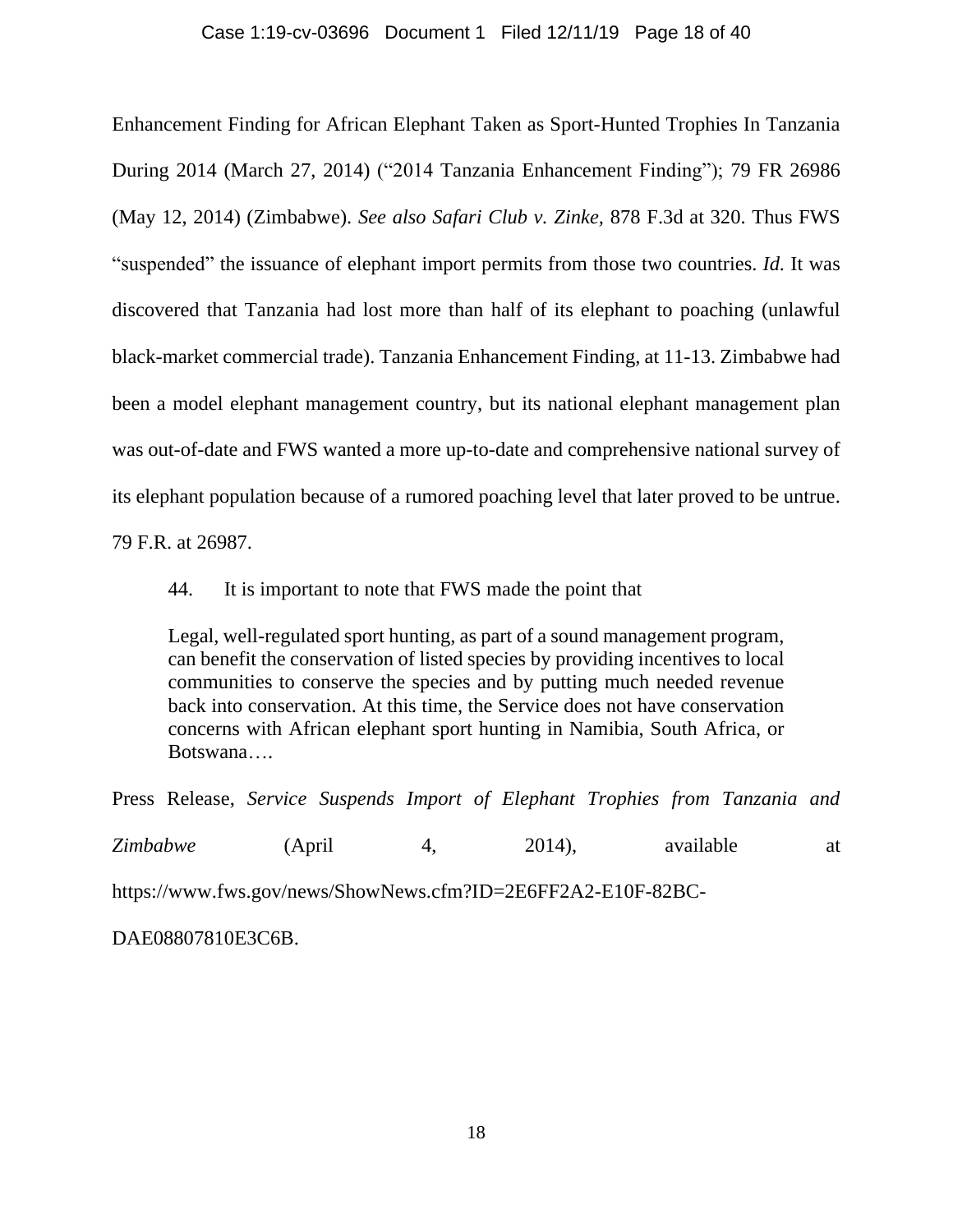## Case 1:19-cv-03696 Document 1 Filed 12/11/19 Page 19 of 40

45. The suspensions were made without warning or consultation with Tanzania or Zimbabwe's wildlife authorities or others.**<sup>5</sup>** There was no rule making publication and comment period. Had there been notice and inter-governmental consultation, Zimbabwe should not have been suspended because

the most significant aspect of [FWS's] analysis is the lack of recent data on what is occurring in Zimbabwe... The Service will attempt to reestablish better communication with Zimbabwe and look to partners, NGOs, and other entities in an effort to gather additional information to support a positive finding...Until such information can be obtained the Service is unable to make the positive finding required under the ESA and will not allow the import of sport-hunted elephant trophies....

Chief, Branch of Permits, FWS Memorandum: Enhancement Finding for African Elephants Taken

As Sport-hunted Trophies In Zimbabwe During 2014 (Summary, last paragraph).

46. In March of 2015, despite receiving additional information from Zimbabwe,

FWS continued the suspension of elephant imports from that country. 80 FR 42524 (July

17, 2015).

47. After Zimbabwe learned of the suspension of the positive enhancement finding and consequential discontinuance of imports it had always enjoyed without interruption, its wildlife authorities began identifying the FWS information and management issues and addressing them. *See* 82 F.R. 54405, 54406-07 (November 17, 2017).

<sup>&</sup>lt;sup>5</sup> CITES resolution 6.7 "Recommends that each Party intending to take stricter domestic measures pursuant to Article XIV, paragraph 1, of the Convention regarding trade in specimens of nonindigenous species included in the Appendices make every reasonable effort to notify the range States of the species of such measures, and consult with those range States that express a wish to confer on the matter.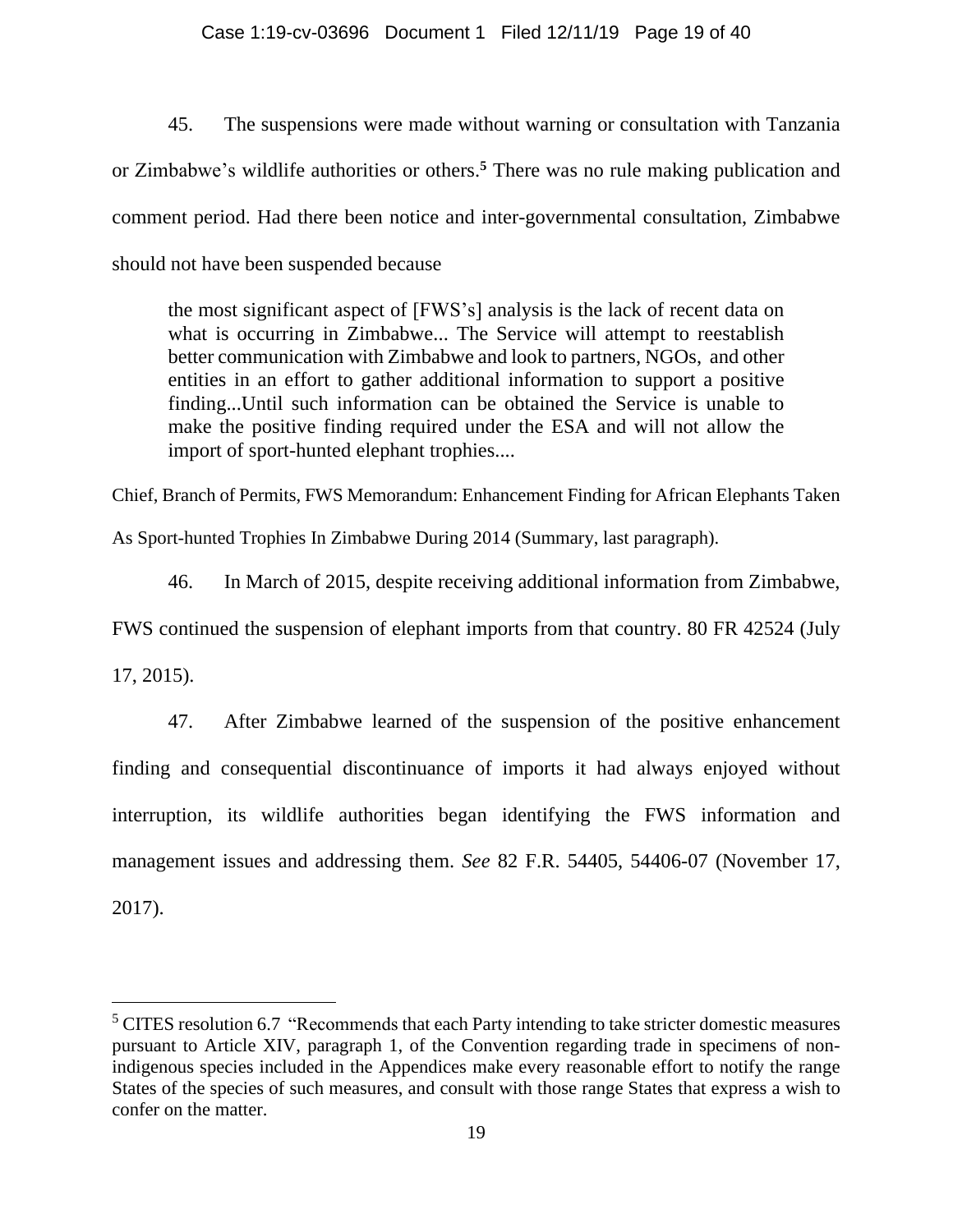#### Case 1:19-cv-03696 Document 1 Filed 12/11/19 Page 20 of 40

48. Most of FWS concerns resulted from errors and false reports of third parties. FWS misunderstood the incompletely updated African Elephant Data Base of The International Union for Conservation of Nature's African Elephant Specialist Group ("IUCN") that did not include all of Zimbabwe's elephant population surveys. Zimbabwe had not suffered a catastrophic elephant decline as misrepresented, an alleged decline from 84,416 in 2007 down to 47,366 in 2013. *See* 82 F.R. at 54406. The alleged poaching of more than 300 elephant in a single poisoning incident proved to be actually 105 in an area above carrying capacity, and the poachers had been apprehended and were sentenced to up to 16 years of confinement. Chief of Permits, FWS Memorandum: Enhancement Finding For African Elephants Taken As Sport-Hunted Trophies In Zimbabwe On Or After January 1, 2015 (March 26, 2015), at 7 & 11 (discussion of FWS erroneous interpretation of population data regarding poaching reports.)

49. A comprehensive national elephant population survey documented that the elephant population was the second largest in Africa, with more than 83,000. 82 F.R. at 54406. The largest share of those elephant were secure, above management objective and biological carrying capacity while a smaller minute population was found declining because "there has been intense human settlement and the clearance of natural vegetation" to any longer support a larger elephant population. *See* Dunham, National Summary Of Aerial Results For Elephant in Zimbabwe (2014), at 1 (Introduction); African Elephant Data Base, *supra.*

50. Zimbabwe demonstrated it had stepped up efforts to prevent poaching and stated that 80 percent of the spending under its Elephant Management Plan was directed to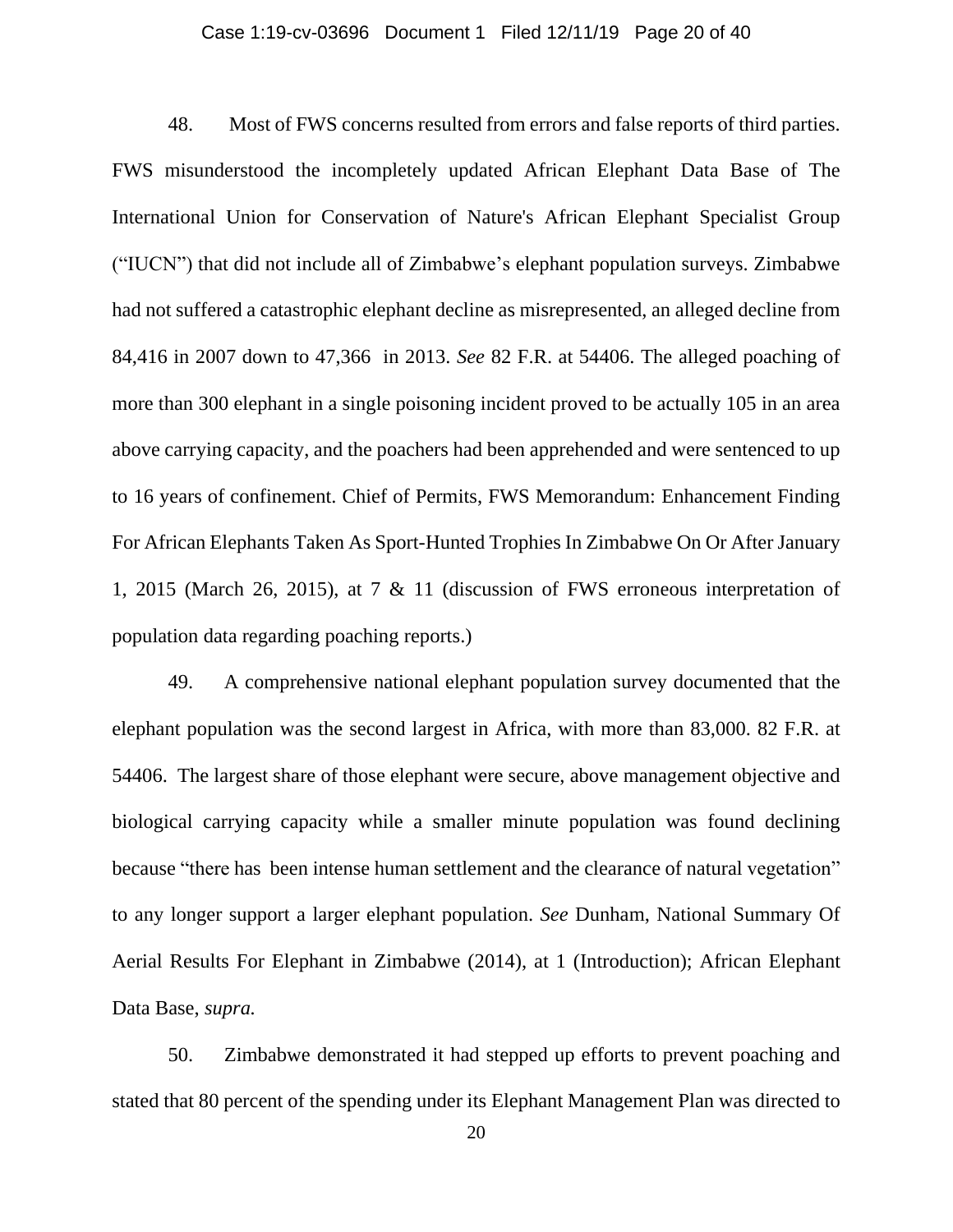#### Case 1:19-cv-03696 Document 1 Filed 12/11/19 Page 21 of 40

law enforcement (anti-poaching) and training, with law enforcement as the top priority going forward. 82 F.R. at 54407.

51. FWS and Zimbabwe corresponded back and forth until FWS was satisfied with the level of benefits from the underlying legal, regulated hunting program and the level of management was sufficient to meet the mandated enhancement standard. *See generally* 82 F.R. 54405.

52. By November 2017, FWS was satisfied with the current data that benefits from legal, regulated hunting met the enhancement standard of the ESA. The Chief of the Branch of Permits announced the pending positive finding to Zimbabwe authorities along with other representatives of other sympathetic African governments and non-government organizations ("NGOs") at a meeting in Arusha, Tanzania, Africa. FWS announcement at African Consultative Conservation Forum ("AWCP Announcement"). *See also* 82 F.R. 54405. He also announced an enhancement finding had been made for Zambia, a country that had not been suspended, but had been closed of its own volition and had reopened seeking safari hunting imports. *See* AWCF Announcement.

53. The Chief of Branch of Permits was accompanied by the Ranking Deputy Director of FWS and the Acting Director. The Chief of Permits announced that the lifting of the Zimbabwe suspension would have to be published in the Federal Register before being effective and that was to occur within a few days. Oral announcement confirmed by Federal Register Notice, 82 F.R. 54405 (November 17, 2017).

54. On November 17, 2017, FWS published a Federal Register Notice announcing that Zimbabwe elephants taken on or after January 21, 2016, the date the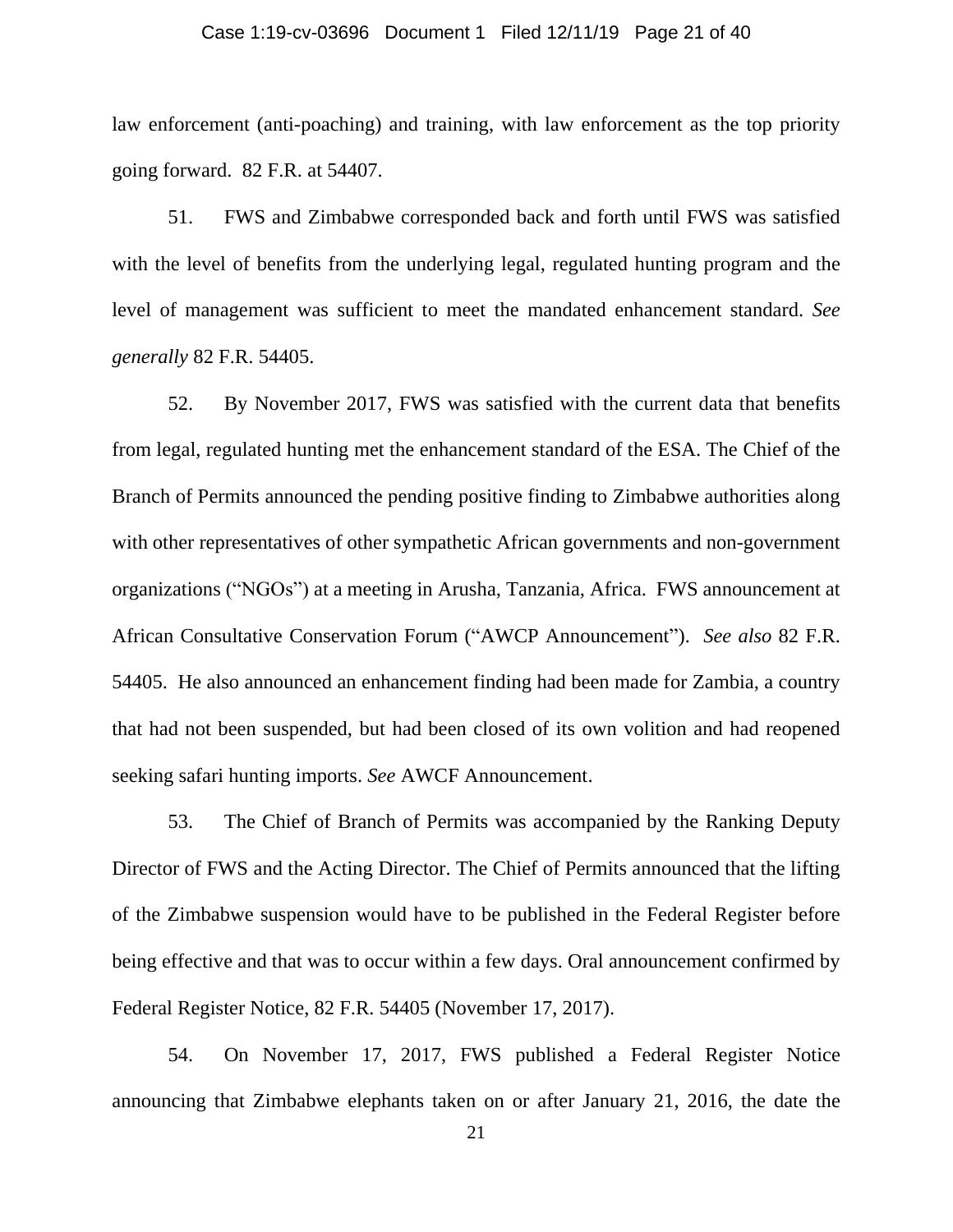#### Case 1:19-cv-03696 Document 1 Filed 12/11/19 Page 22 of 40

Zimbabwe National Elephant Management Plan had been signed by the Zimbabwe Minister, "have met the enhancement requirement" necessary for import. *See* Issuance of Import Permits for Zimbabwe Elephant Trophies Taken On Or After January 21, 2016, And On Or Before December 31, 2018, 82 F.R.54405.

55. FWS made two written commitments in that Notice. The first was that it would "reevaluate the status of the African elephants in Zimbabwe before the end of 2018 and make a new finding (enhancement) in the beginning of 2019 for, at least the 2019 hunting season," 82 F.R. at 54408. Second, it represented that "the Service will review each application received for import of such specimens on a case-by-case basis." 82 F.R. at 54407. FWS also stated that "each application also needs to meet all other applicable permitting requirements before it may be authorized. *Id.* Contrary to that Notice, to date FWS has done neither because of the illegal "hold" that is the subject of this complaint.

56. The news of the lifting of Zimbabwe's suspension reached the US media and anti-hunting organizations during the night in Africa and before the Chief of Permits, who made the determination, and the Acting Director of FWS had returned to the United States. It also coincided with the President of Zimbabwe being ousted by the army and Vice President of the country.

57. The presidential transition in Zimbabwe was relatively smooth and widely considered desirable. In any event, Zimbabwe's wildlife management is administered by a parastatal, ZimParks, that by design operates independently of the government. *See* Zimbabwe Parks and Wildlife Management Authority at http.://ZIMParks.org. ZimParks operates on hunting fees, not revenue from the national government, but anti-hunting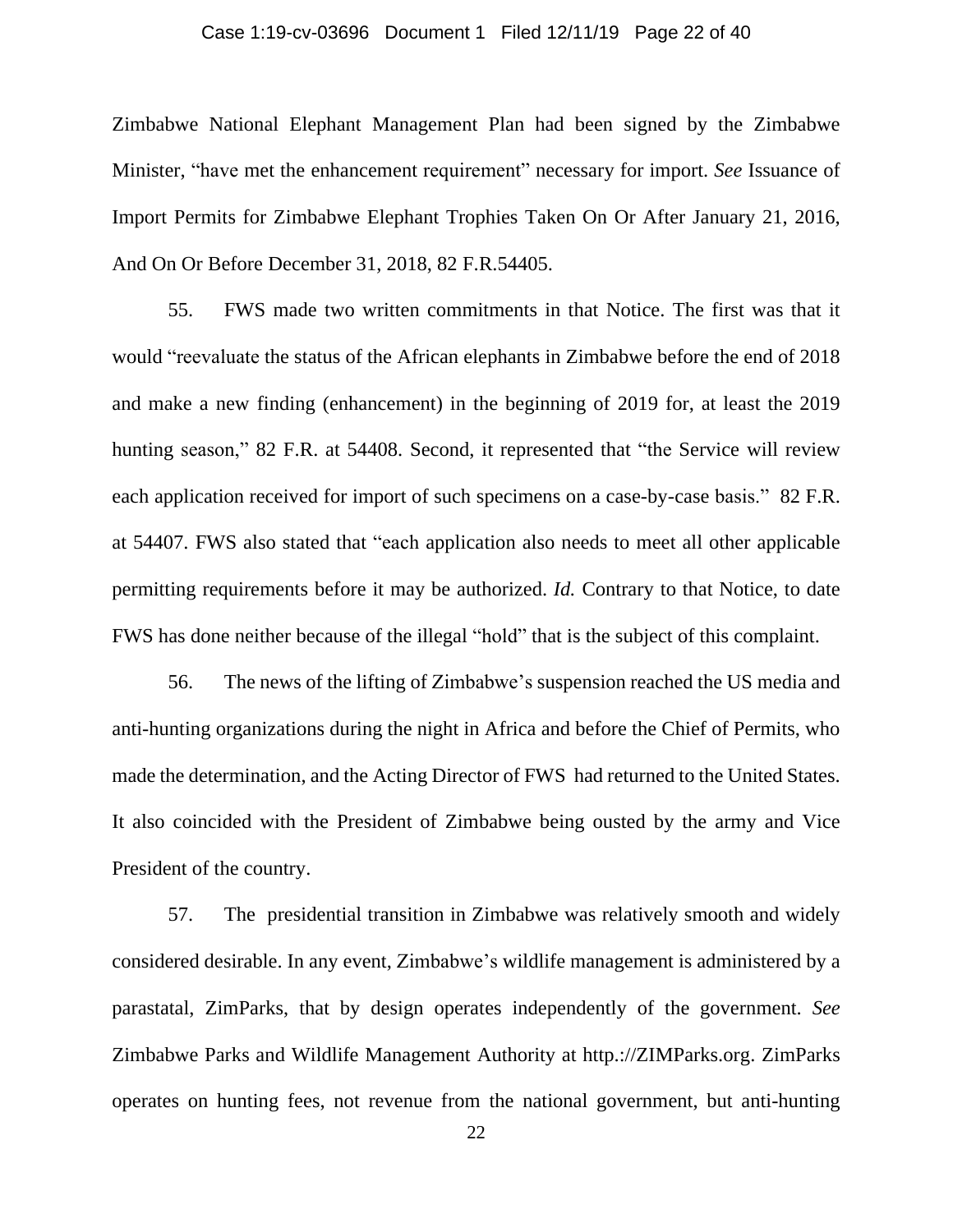#### Case 1:19-cv-03696 Document 1 Filed 12/11/19 Page 23 of 40

special interests and the media attacked the administration for the enhancement finding made by FWS, the expert agency, and its timing with the unforeseen change in the Zimbabwe presidency. *See, e.g.,* https://www.politico.com/story/2017/11/17/trumphunting-trophy-ban-elephants-247669.

58. The decision to lift the suspension on elephant imports gathered substantial criticism in the media. *See Id.* In the absence of the FWS Chief of Permits, who was the "contact" on the November 17, 2017 published notice, 82 F.R. 54405, and the Acting Director, who were in Africa at the Arusha AWCF meeting to explain the regulations, facts and sound science behind the import decision, at 4:47 pm EST, Friday, November 17, 2017, the President tweeted: "Put big game trophy decision on hold until such time as I review all conservation facts. Under study for years. Will update soon with Secretary Zinke. Thank You!" Then on Sunday, November 19, 2017, the President again tweeted:

Big-game trophy hunting decision will be announced next week but will be very hard pressed to change my mind that this horror show in any way helps conservation of Elephants or any other animal.

59. No elephant import permit from any country has been processed, issued or renewed since that first tweet on November 17, 2017. Though many import applications have been filed, no ESA enhancement nor CITES non-detriment determinations are being made. The applications are simply not being processed for a finding.

60. No elephant range nation has been advised or consulted, no published rulemaking has been proposed or concluded, and the conservation benefits and species enhancement derived from the import permitting the FWS has long recognized and documented are on "hold" along with the import permits that require those findings. The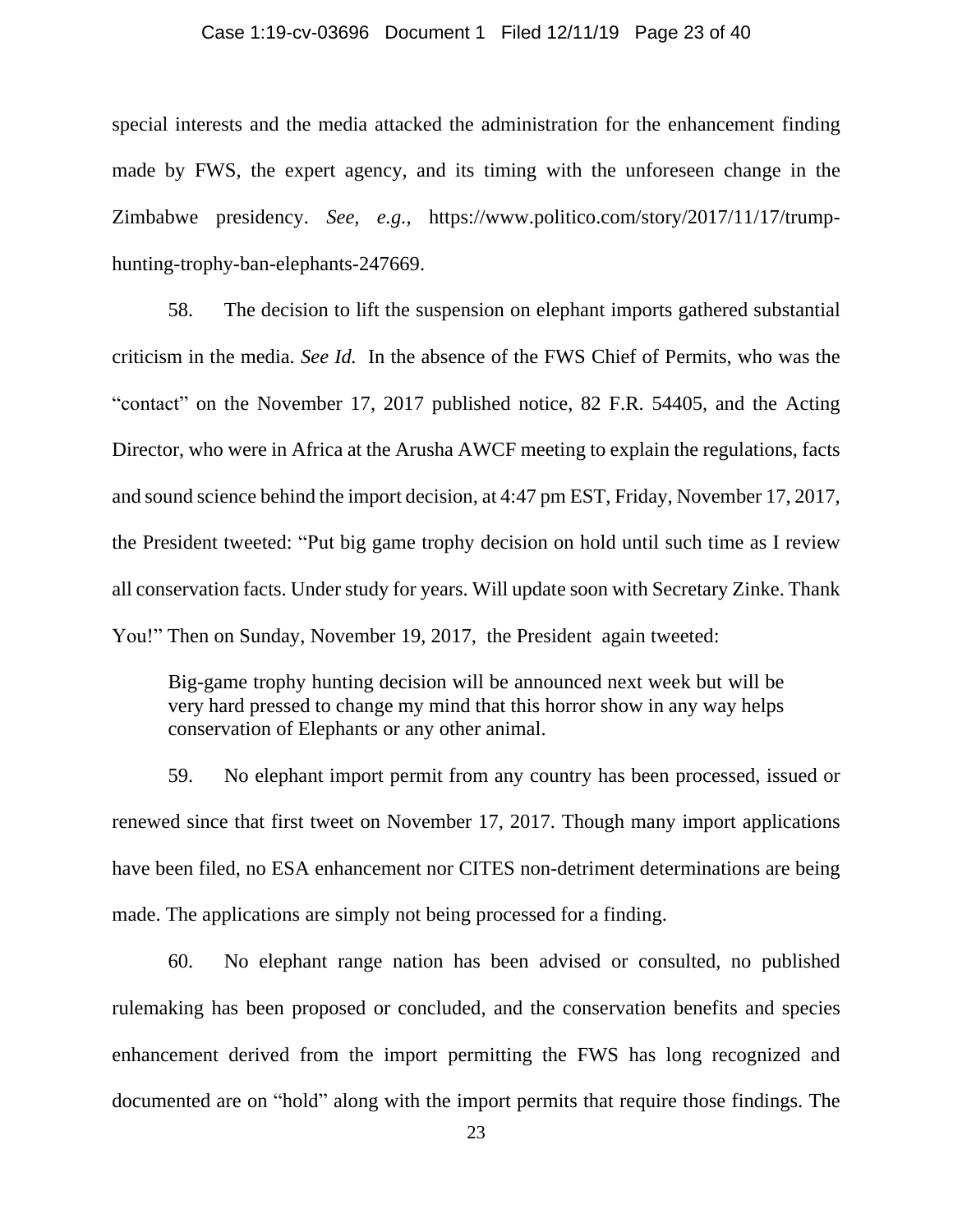#### Case 1:19-cv-03696 Document 1 Filed 12/11/19 Page 24 of 40

import permit applications are ignored and the applications never reach the point that the constructive denials can be appealed.

61. The elephant range nation wildlife authorities, the rural community leadership associations, the conservation NGOs, the hunting operators and professional hunting associations, and most importantly the elephant that are dependent upon the revenue underlying the conservation infrastructure for control of poaching, protection of habitat, and rural community tolerance and stewardship are all being negatively impacted by the illegal "hold." The benefits being obstructed cannot be denied because the decades of the science-based positive non-detriment and enhancement findings of the agency's experts speak for themselves.

## **C. Second Development.**

63. In litigation arising from the negative Zimbabwe import enhancement finding and import suspension of 2014, the D.C. Circuit Court of Appeal in *Safari Club Int'l v. Zinke*, 878 F.3d 316 (D.C. Cir. 2017), held that the prospective, country-wide enhancement findings legally require a full published and commented upon rulemaking proceeding.

64. Pursuant to the D.C. Circuit opinion, on March 1, 2018, FWS withdrew all past enhancement findings for Zimbabwe and Tanzania elephant. It also withdrew all other ESA enhancement and CITES non-detriment findings for all other import permits that had been made on a countrywide basis without a full rulemaking. The withdrawal included the ESA enhancement findings for elephant imports from the RSA, Zambia, Botswana, and Namibia, as well as the CITES non-detriment findings for Tanzania and Zimbabwe. The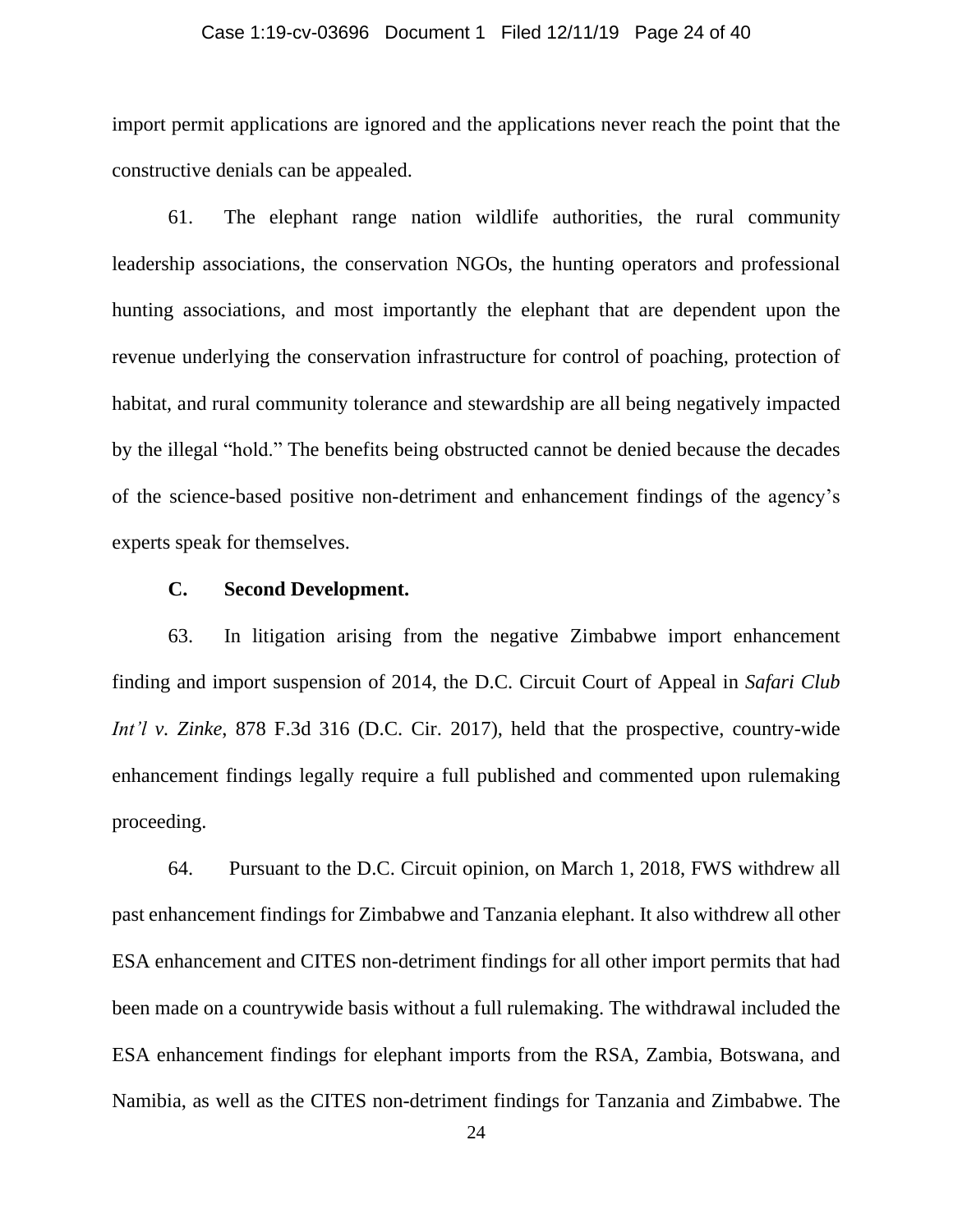#### Case 1:19-cv-03696 Document 1 Filed 12/11/19 Page 25 of 40

withdrawal was of both negative and positive findings that had not followed the full formal rule making procedure. In the memorandum of the withdrawals, FWS expressly stated that it intended to process applications for elephant import permits on a case-by-case basis, but it has nonetheless failed to process elephant import permits at all. *See* Withdrawal Of Certain Findings For ESA-listed Species Taken As Sport Hunted Trophies (March 1, 2018), available at fws.gov/international/pdf/memo-withdrawal-of-certain-findings-ESAlisted-species-sport-hunted-trophies.pdf. FWS also promised to make a new finding for Zimbabwe elephant import permits on a case by case basis before the end of 2018 "for, at the least, the 2019 hunting season." 82 F.R. 54405, at 54408. It has failed to make that finding because of the illegal "hold."

65. Thereafter, FWS procedurally began making its enhancement and nondetriment determinations for import permit applications on a "case by case" basis as individual application adjudications, rather than prospectively range-wide for all other species except for elephant that are on this informal and illegal "hold."

66. Because of the "hold" complained of above, the CITES non-detriment and ESA enhancement findings are not being made for any elephant exporting country, while all other species permitting is being made following the case by case adjudication procedure. No import permit can be issued or denied without first making the related enhancement and/or non-detriment finding. No elephant import permitting is being conducted, even for elephant hunted/taken before the date of the "hold."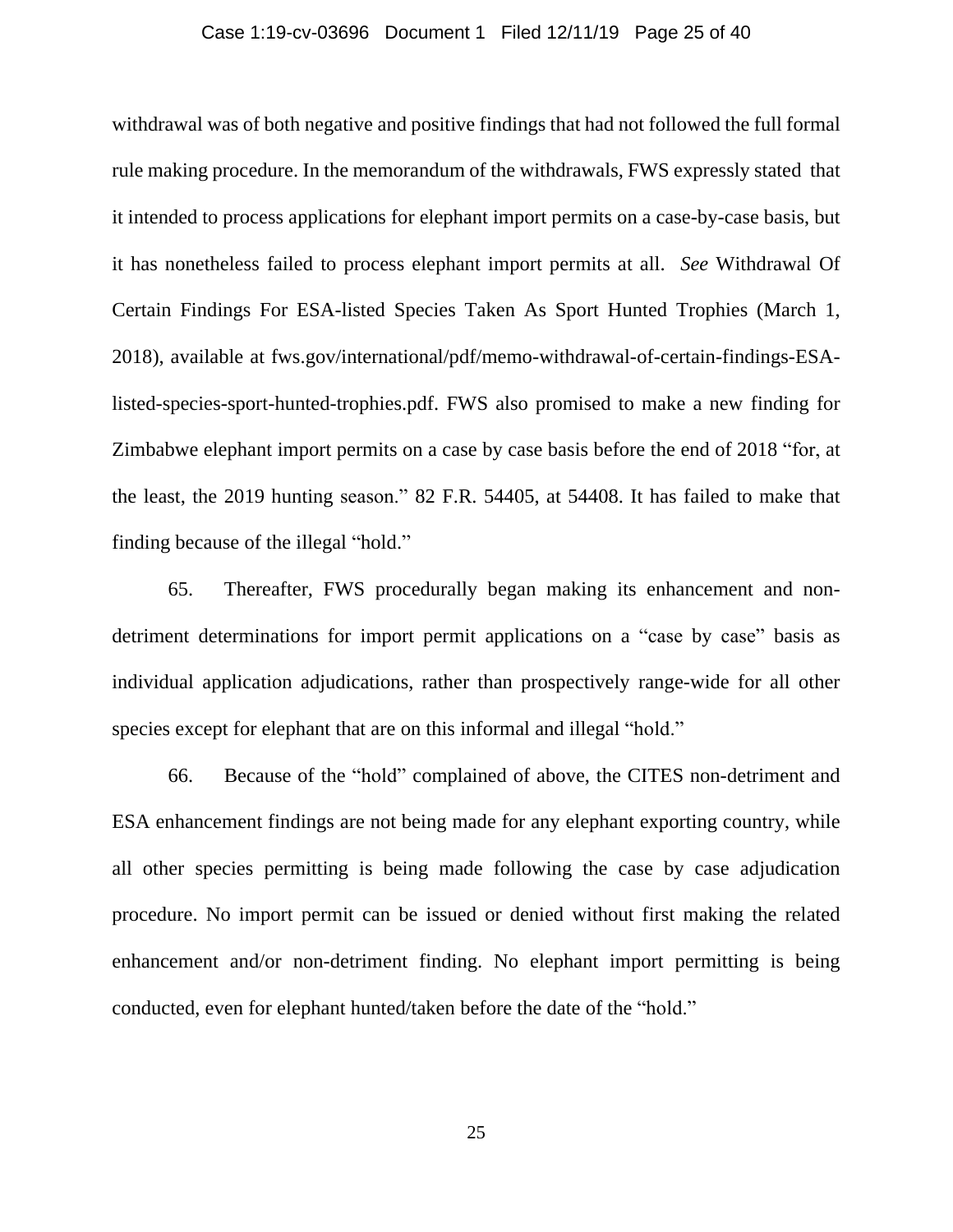## **V. STANDING.**

67. Each of the individual plaintiffs have standing to maintain this action. The Supreme Court set forth the requisites for standing in *Lujan v. Defenders of Wildlife*, 504 U.S. 555, 560-61 (1992): Plaintiffs must show an injury in fact, which means an invasion of a legally protected interest that is (a) concrete and particularized, and (b) actual or imminent, not conjectural or hypothetical; Plaintiffs must show a causal relationship between the injury and the challenged conduct, which means that the injury can be traced to the challenged action of the defendant and has not resulted from the independent action of some third party not before the court; and Plaintiffs must show a likelihood that the injury will be redressed by a favorable decision, which means the prospect of obtaining relief from the injury as a result of a favorable ruling is not too speculative. *Id.*

68. Each of the individual permit applicant Plaintiffs has filed an application with FWS for a permit to import the lawfully taken elephant products of their hunt. FWS is not processing those permit applications due to the "hold" FWS has put on elephant import permits following the President's tweets. The failure to process Plaintiffs' permit applications is an injury in fact of a legally cognizable and protected interest: that of having their applications processed pursuant to FWS rules that mandate that the FWS process those applications "as soon as possible." *See Parker v. District of Columbia,* 478 F3d 370, 375-76 D.C. Cir. 2007), aff'd *District of Columbia v. Heller,* 554 U.S. 570 (2008) (denial of application to register a handgun conferred standing on plaintiff to challenge District of Columbia's prohibition on registration of handguns). There the court stated: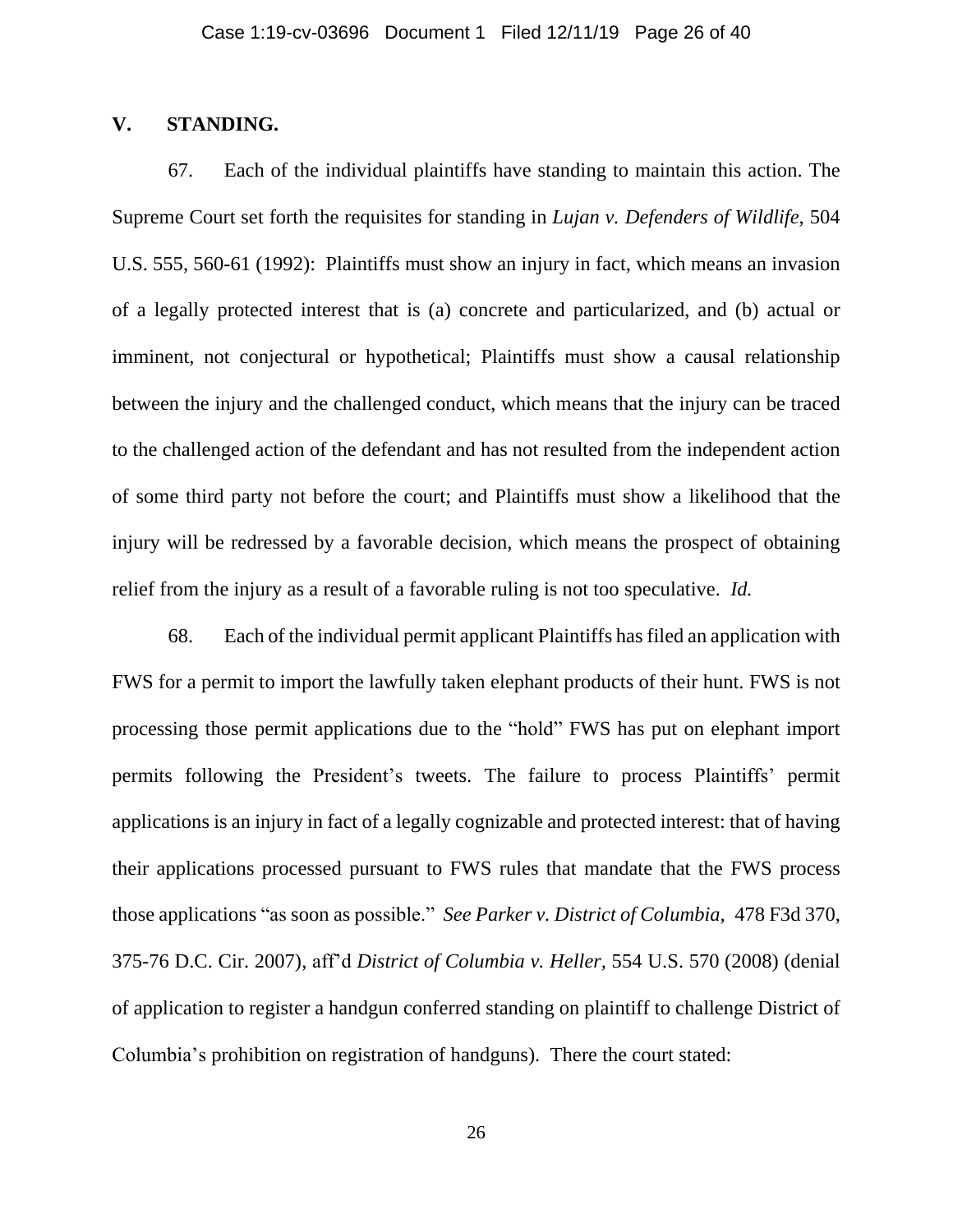We have consistently treated a license or permit denial pursuant to a state or federal administrative scheme as an Article III injury. *See, e.g., Cassell v. F.C.C.*, 154 F.3d 478 (D.C.Cir.1998) (reviewing denial of license application to operate private land mobile radio service); *Wilkett v. I.C.C.*, 710 F.2d 861 (D.C.Cir.1983) (reviewing denial of application for expanded trucking license); *see also City of Bedford v. F.E.R.C*., 718 F.2d 1164, 1168 (D.C.Cir.1983) (describing wrongful denial of a preliminary hydroelectric permit as an injury warranting review). The interests injured by an adverse licensing determination may be interests protected at common law, or they may be created by statute. And of course, a licensing decision can also trench upon constitutionally protected interests, *see, e.g., Dist. Intown Props. Ltd. P'ship v. District of Columbia,* 198 F.3d 874 (D.C.Cir.1999) (reviewing District of Columbia's denial of a building permit under the Takings Clause); *Berger v. Bd. of Psychologist Exam'rs*, 521 F.2d 1056 (D.C.Cir.1975) (reviewing District of Columbia's denial of a license to practice psychology under the Due Process Clause), which will also give rise to Article III injury.

*Id.* That the Plaintiffs' applications have not been denied, but are being indefinitely held, is immaterial. They have a right pursuant to the agency's rules to have their applications processed "as soon as possible" and that right is being denied while the agency holds their applications indefinitely without processing to decision. They also have rights under the APA to processing of their applications in a reasonable time that are being denied by the indefinite hold on their applications.

69. The relief requested herein, inter alia, an order requiring FWS to process the import permit applications, will redress the injury of which Plaintiffs complain, i.e., the failure to process their applications. Hence, the individual Plaintiffs have met all three requisites for standing to bring this action.

70. Likewise, Plaintiff Dallas Safari Club has standing. The DSC has invested millions of dollars in elephant conservation in Africa. The survival of the largest remaining population of elephant is dependent upon safari hunting. The DSC and safari hunting are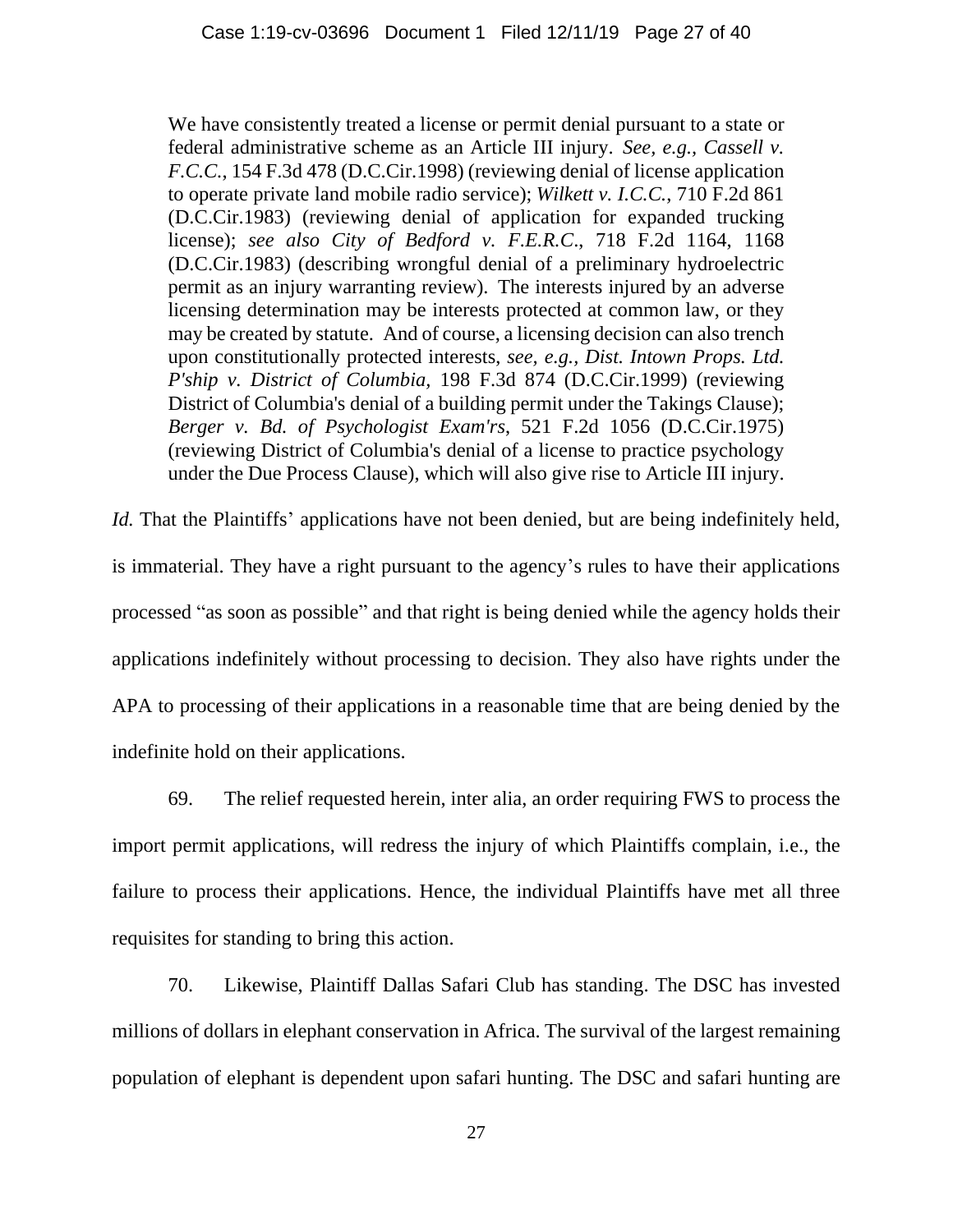#### Case 1:19-cv-03696 Document 1 Filed 12/11/19 Page 28 of 40

interdependent upon the survival of the elephant. The long term survival of the elephant being lawfully hunted by its members and others is a primary conservation objective of the DSC and its members. The benefits of safari hunting has long been recognized by FWS as shown by the decades of FWS's enhancement findings under the ESA and non-detriment findings under CITES. As discussed herein, the legal, regulated hunting of elephant contributes to conservation efforts and the survival of the species by providing necessary operating funds used by the counties with the largest population of elephant and relevant habitat to combat poaching, manage the population, and take various other actions essential to protect the elephant population from annihilation. FWS's "hold" jeopardizes these benefits by discouraging legal, regulated hunting and thus threatens to deny conservation and management funds to the counties with the most successful and important conservation and rural community programs. This is a concrete injury to the conservation organization's efforts to protect the African elephant symbolized by its elephant logo and confirmed by its MOU with MET, that the relief requested herein will redress. As such the DSC has standing in its own right to maintain this action.

71. Further, as discussed above, individual members of the DSC, including individual Plaintiffs in this case, currently have filed – and more DSC members are expected in the future to file – applications for permits to import their lawfully acquired elephant safari hunting products. The DSC members want to go, intend to go, will go and are going elephant safari hunting in the hope of importing collectible elephant products of their hunt. They do not wish to hunt and pay the price of the hunt without importing the elephant memorabilia products. The DSC thus has representational standing to assert the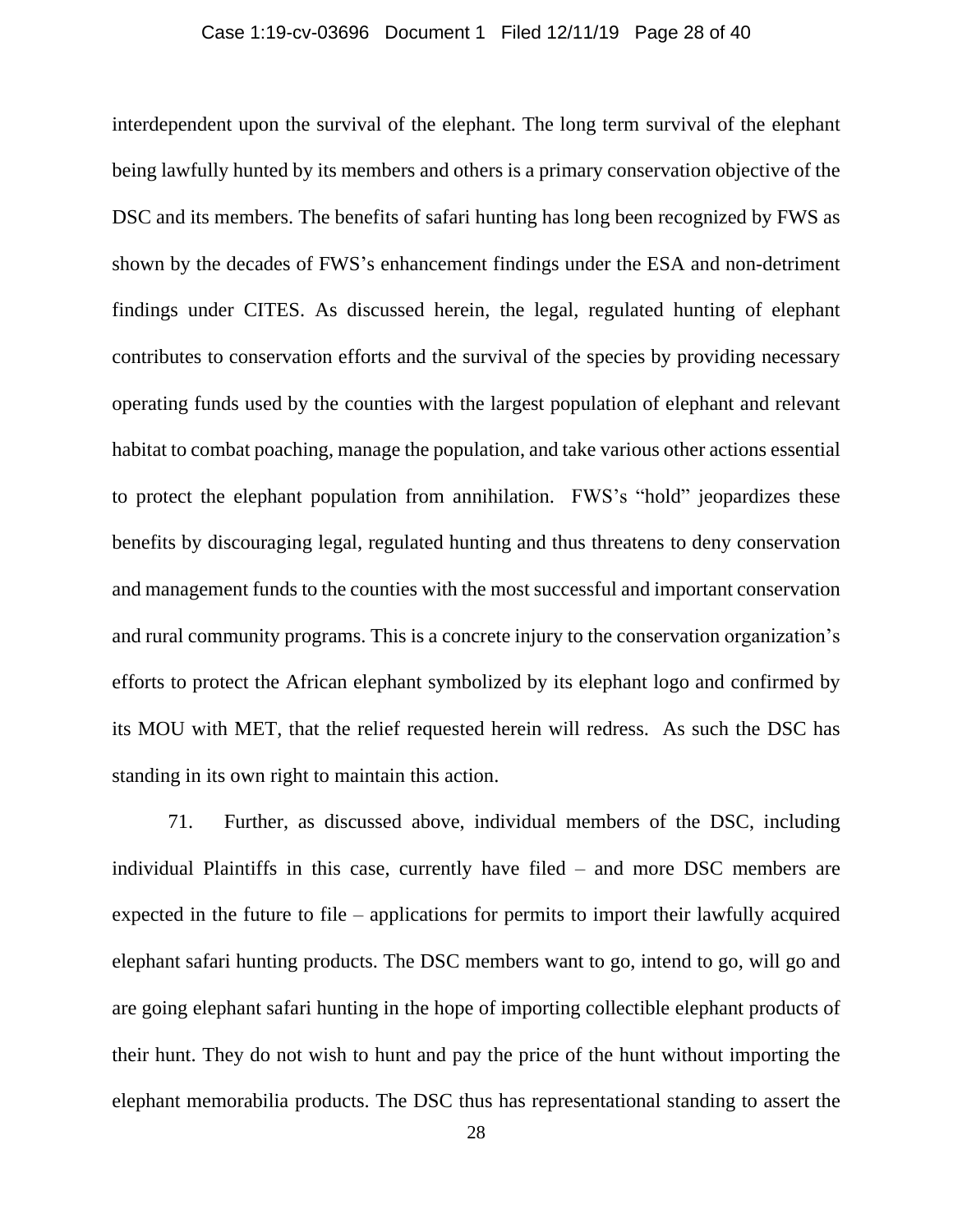#### Case 1:19-cv-03696 Document 1 Filed 12/11/19 Page 29 of 40

interests of its members who are subject to FWS's unlawful "hold" on the processing of their elephant import permit applications. *See Hunt v. Wash. State Apple Advertising Comm'n*, 432 U.S. 333, 343 (1977).

72. MET also has standing to challenge FWS's unlawful hold. MET is the wildlife regulatory agency of the Republic of Namibia for elephant conservation and conservation hunting. FWS's unlawful hold is impeding these critical MET functions. Legal, regulated hunting, including elephant safari hunting, largely finances MET's activities aimed at sustainably managing the country's wildlife in general and elephant specifically. Namibia's elephant population has tripled in recent years in large part to the communal conservancies safari hunting framework MET established. That program largely depends upon the safari elephant hunting at issue here that MET calls "Conservation Hunting," which in turn depends upon the import permits FWS is not processing. The safari hunting adds to the value of the elephant to the local population; it makes the local population more tolerant of the growing density of the elephant, and thus increases the elephant habitat and helps secures them from poaching. FWS's "hold" is resulting in a diminution of elephant hunting applications with the resulting loss of revenue necessary for MET to carry out its Constitutionally mandated conservation responsibilities. This court's invalidation of the hold and an order requiring FWS to process elephant import applications will redress the injury MET suffers.

73. Likewise, NACSO has standing to challenge FWS's unlawful "hold." Inasmuch as regulated tourist safari hunting of elephant is the source of the bulk of the funds necessary to support the 86 communal conservancies that are the object of NACSO's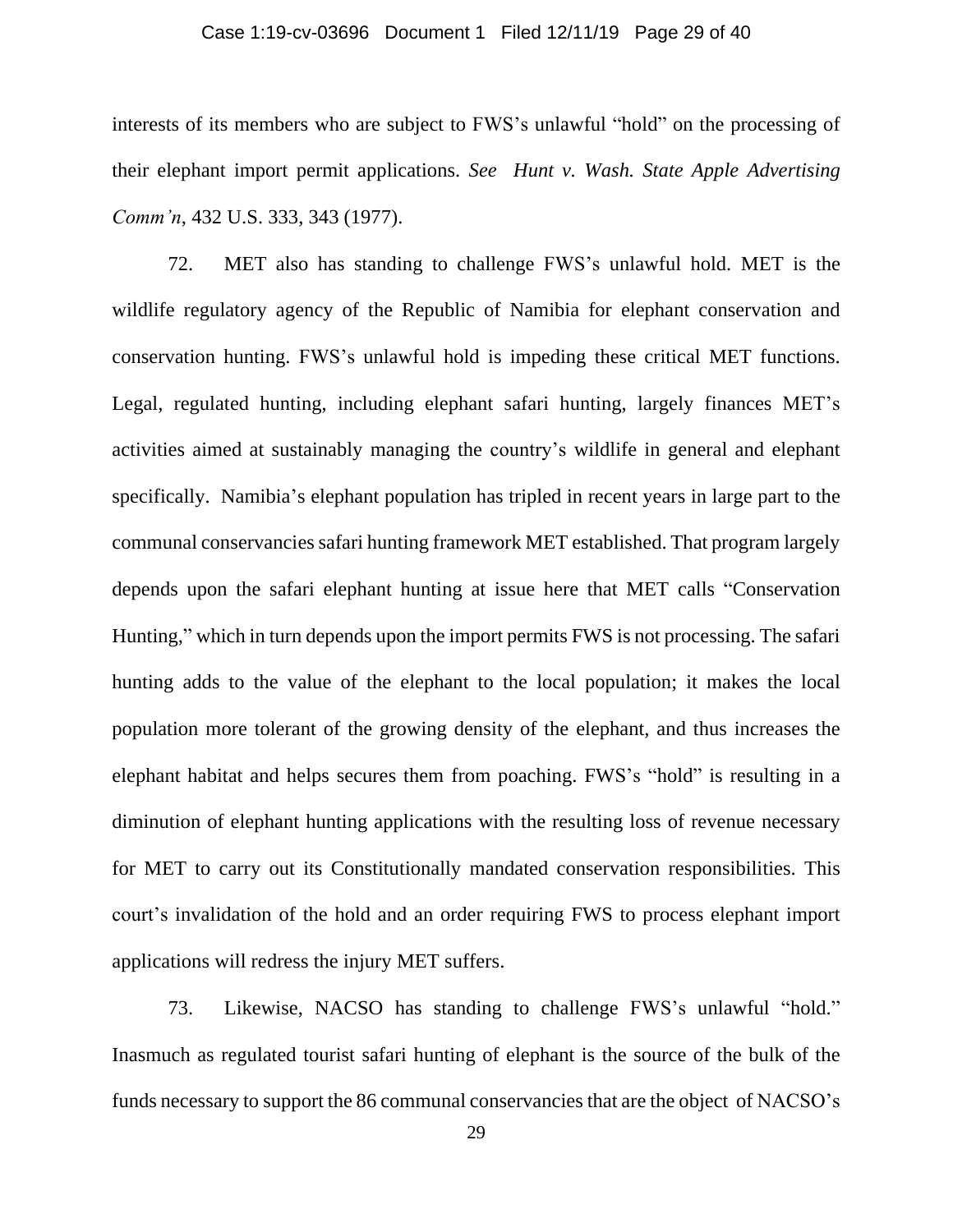function, the FWS unlawful "hold" is injuring NACSO and the subjects of its existence. The court's invalidation of the "hold" and an order requiring FWS to process elephant import applications will redress the injury NACSO and the 86 communal conservancies it serves suffer.

## **VI. APPLICABLE LAW AND REGULATIONS.**

## **A. The Endangered Species Act ("ESA").**

74. Through the ESA, 16 U.S.C. §§1531-1544, Congress established "a program for the conservation of such endangered species and threatened species," and mandated federal agencies to "utilize their authorities in furtherance of the purposes of" the ESA by committing "to conserve to the extent practicable the various species of fish or wildlife and plants facing extinction...." 16 U.S.C.  $\S 1531(a)(4)$ , (b) & (c)(1). The rule making and permitting authority Congress established is to the Secretary of the Interior, who has in turn delegated that authority to FWS, not to Presidential tweets.

75. All African elephant are currently listed as threatened, not endangered, because FWS has found that they are "likely to become an endangered species within the foreseeable future through all or a significant portion of range." 16 U.S.C. §1532(20); 50 C.F.R. §17.11(h). The elephant at issue in this litigation were listed largely because of the precarious status of elephant in a "significant part of their range," not because of their actual status in the Southern and Eastern African countries at issue herein that have well developed conservation programs. FWS has repeatedly recognized that the elephant's long-term survival depends upon conservation strategies that the current "hold" jeopardizes.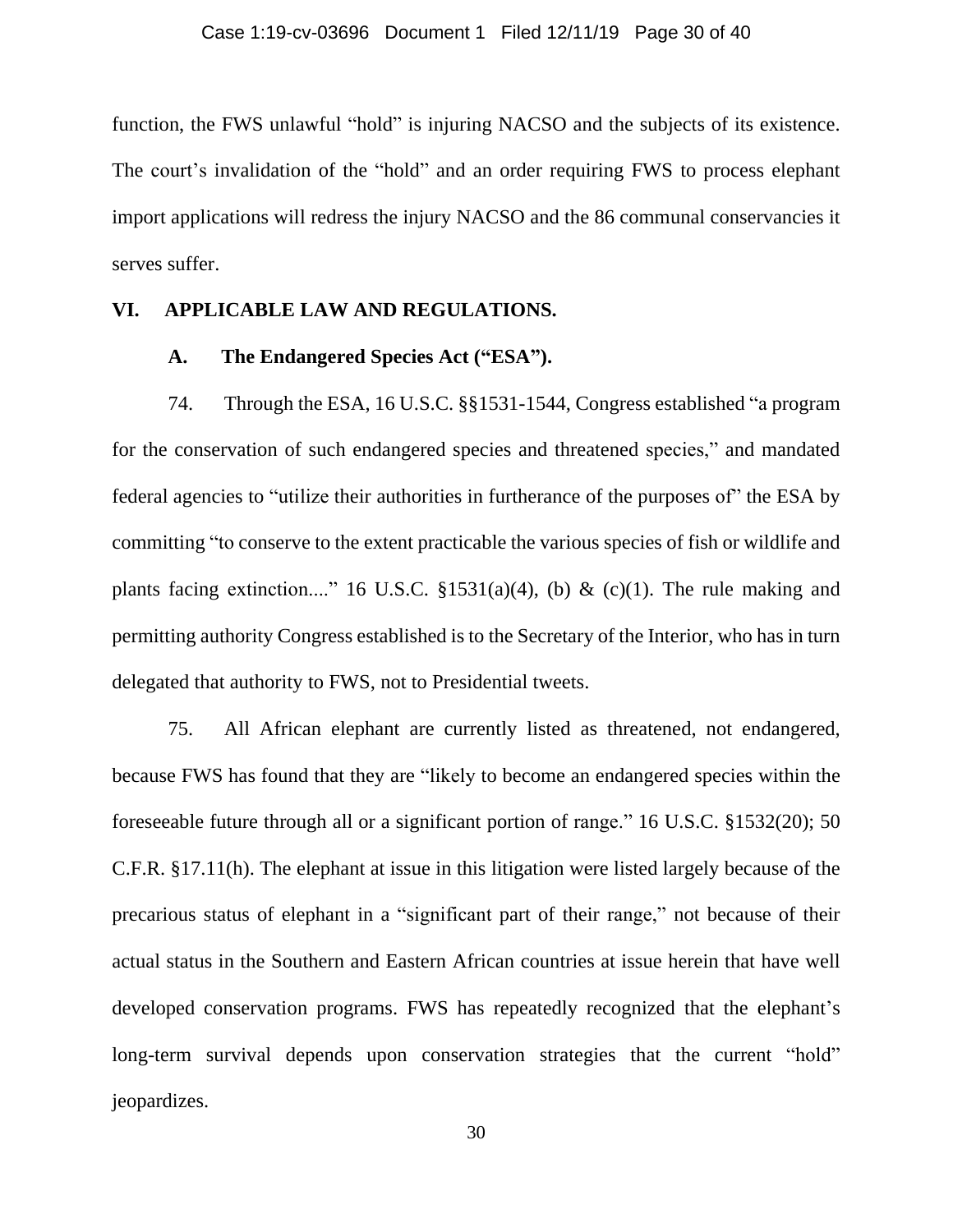## Case 1:19-cv-03696 Document 1 Filed 12/11/19 Page 31 of 40

76. The ESA mandates the Secretary to adopt and implement a 4(d) rule for the necessary conservation of threatened listed species: "Whenever any species is listed as a threatened species ... the Secretary *shall* issue such regulations as he deems necessary and advisable to provide for the conservation of the species." 16 U.S.C. §1533(d) (emphasis added). Thus, FWS has adopted the special rule for elephant parts and derivative imports, 50 C.F.R. §17.40(e). The Secretary has adopted this rule for elephant but its implementation and the conservation for the species it is designed to provide are illegally on "hold" based solely on Presidential tweets.

77. FWS regulations implementing the ESA permitting provide that the agency will process permit applications "as quickly as possible."  $50$  C.F.R.  $$13.11(c)$ . Moreover, the agency advises applicants for permits related to endangered or threatened species to ensure their applications are postmarked at least 90 days prior to the requested effective

 $<sup>6</sup>$  The regulation states in pertinent part:</sup>

**<sup>(</sup>c)** *Time notice.* The Service will process all [applications](https://www.law.cornell.edu/definitions/index.php?width=840&height=800&iframe=true&def_id=3d2b4867e8b16886bbf58c7b6c053024&term_occur=999&term_src=Title:50:Chapter:I:Subchapter:B:Part:13:Subpart:B:13.11) as quickly as possible. However, we cannot [guarantee](https://www.law.cornell.edu/definitions/index.php?width=840&height=800&iframe=true&def_id=050e6bbd2d57757176132a2e6144d84c&term_occur=999&term_src=Title:50:Chapter:I:Subchapter:B:Part:13:Subpart:B:13.11) final action within the time limit you request. You should ensure that [applications](https://www.law.cornell.edu/definitions/index.php?width=840&height=800&iframe=true&def_id=3d2b4867e8b16886bbf58c7b6c053024&term_occur=999&term_src=Title:50:Chapter:I:Subchapter:B:Part:13:Subpart:B:13.11) for permits for marine mammals and/or endangered and threatened species are postmarked at least 90 calendar days prior to the requested effective date….

The regulation goes on to say that the time required "for processing of endangered and threatened species incidental take permits will vary according to the [project](https://www.law.cornell.edu/definitions/index.php?width=840&height=800&iframe=true&def_id=2df062233ef371949a67464ea6562283&term_occur=999&term_src=Title:50:Chapter:I:Subchapter:B:Part:13:Subpart:B:13.11) scope and significance of effects." *Id.* The regulation also cautions that "processing time may be increased by the procedural requirements of the National Environmental Policy [Act](https://www.law.cornell.edu/definitions/index.php?width=840&height=800&iframe=true&def_id=ee1dea1106c862f05ca4e04ce77f3ed6&term_occur=999&term_src=Title:50:Chapter:I:Subchapter:B:Part:13:Subpart:B:13.11) (NEPA), the requirement to publish a notice in the Federal Register requesting a 30-day public comment period" for "certain types of permit applications, and/or the time required for extensive consultation within the Service, with other Federal agencies, and/or State or foreign governments." *Id.* None of those conditions exist with respect to the applications at issue in this action, and the agency has certainly not suggested that any of these conditions apply. Indeed, the agency has been officially mum on the "hold" apparently fully aware the "hold" is unlawful.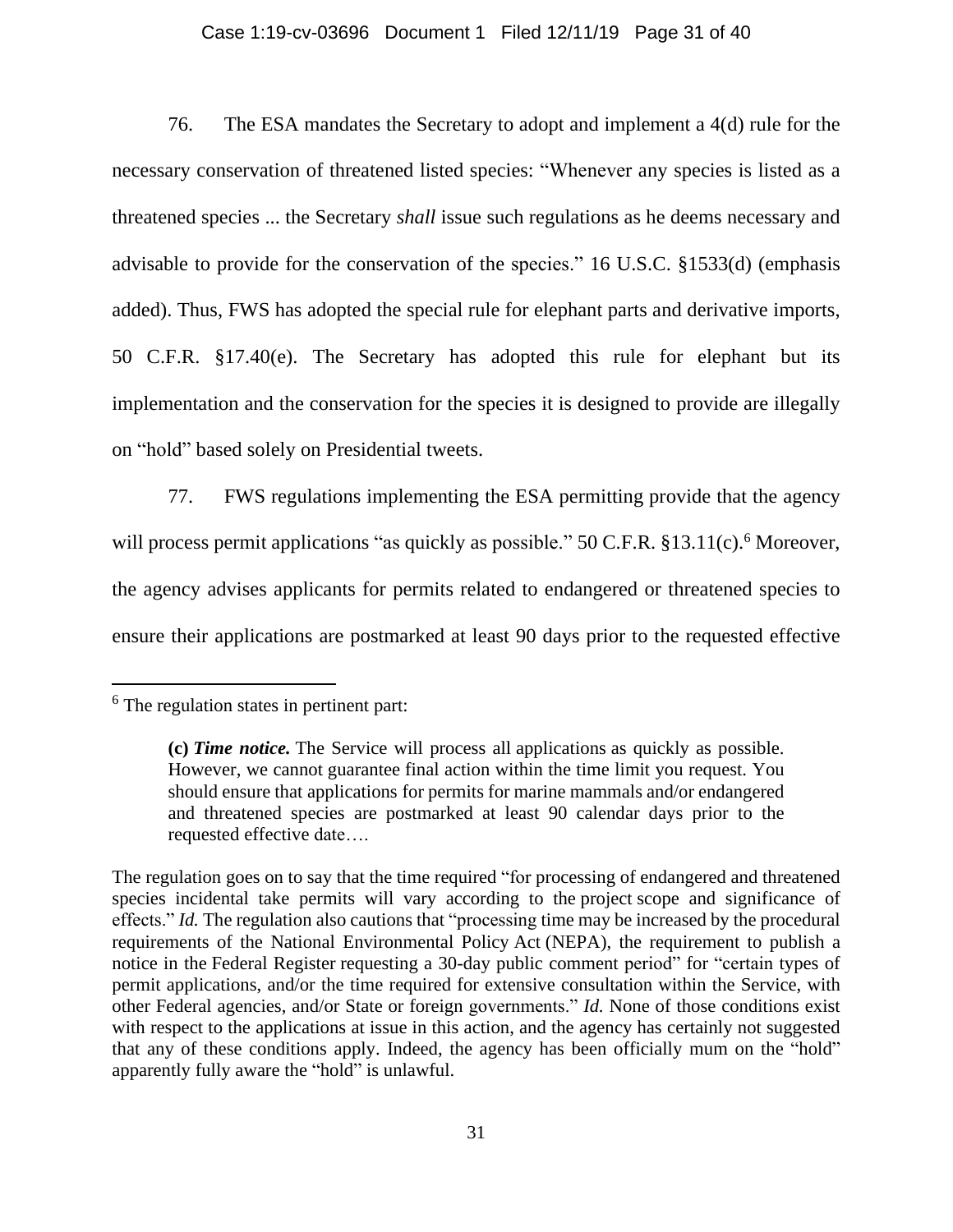#### Case 1:19-cv-03696 Document 1 Filed 12/11/19 Page 32 of 40

date. *Id.* A "hold" on processing such permits directly violates the agency's own rules. Agencies are bound by their rules. *United States ex rel. Accardi v. Shaughnessy,* 347 U.S. 260 (U.S. 1954); *Community Nutrition Institute v. Young,* 818 F.2d 943 (D.C. Cir. 1987); *Reuters Limited v. FCC*, 781 F.2d 946 (D.C. Cir. 1985). Ad hoc departures from those rules, even to achieve laudable aims, cannot be sanctioned, *Teleprompter Cable Systems v. FCC*, 543 F.2d 1379, 1387 (D.C. Cir. 1976).<sup>7</sup> A rule requiring that the agency process these applications "as quickly as possible" at the very least means the agency must process them rather than place an indefinite "hold" on these applications. There is no justification for the failure to process these pending applications. Prior to the President's tweet, FWS announced it will process such applications on a case by case basis. Withdrawal Of Certain Findings For ESA-listed Species Taken As Sport-Hunted Trophies (March 1, 2018). There is no rulemaking proceeding pending looking to change the method of processing these applications, nor has the agency announced its intention to commence such a proceeding. The agency must follow its rules and process these pending applications forthwith.

### **B. Convention on Trade in Endangered Species ("CITES").**

78. The United States is a party to CITES and thus bound by its provisions. The ESA mandates the Secretary shall "take such steps as may be appropriate to achieve the purposes of the treaties and conventions set forth...." 16 U.S.C. §1531(b). CITES Resolution 2.11 has provided for the trade of safari hunting trophies of Appendix I listed

 $<sup>7</sup>$  Here there is no laudable aim of the "hold;" Rather the hold results from an agency to whom</sup> Congress has directed responsibility for implementing the ESA caving into the President's announced distaste for elephant hunting, despite FWS's decades long record of documenting the benefits such hunting offers the long-term survival of the species.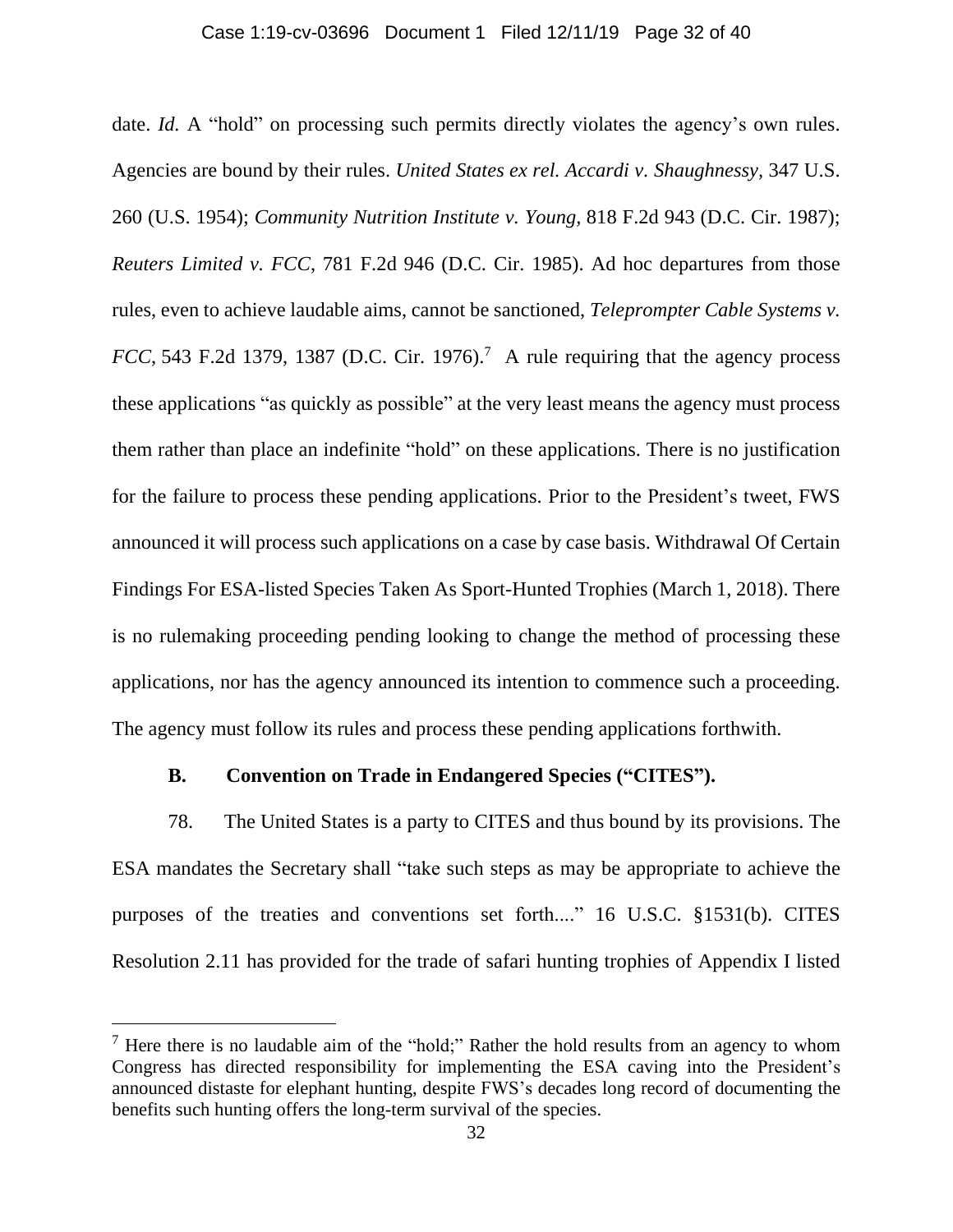#### Case 1:19-cv-03696 Document 1 Filed 12/11/19 Page 33 of 40

game species since the second Conference of the Parties. *See* Resolution Conf. 2.11, Trade in hunting trophies of species listed in Appendix I (March 1979), available at https://cites.org/sites/default/files/document/E-Res-02-11-R09.pdf.

79. At the request of the RSA, Namibia, Zimbabwe, and Botswana, the parties have down-listed elephant from those counties to Appendix II to facilitate trade of parts and derivatives from elephant hunting. CITES, Appendix II, Note 2. *See also* Changes In List Of Species In Appendices To The [CITES], 62 Fed. Reg. 44,627, 44,628-29 (Aug. 22, 1997*)* CITES has acknowledged that trade in those populations does not warrant import permitting restrictions and the trade can benefit the species. *See Safari Club Int'l v. Zinke*, 878 F.3d at 321. Notwithstanding the downgrade to Appendix II, FWS regulations continue to require positive enhancement findings to support elephant import permits from these countries. *See Safari Club v. Zinke,* 878 F.3d at 322. FWS is thus required to make these findings in the course of processing permit applications.

## **C. The Administrative Procedures Act ("APA").**

80. FWS's failure to process elephant import permit applications violates several provisions of the APA. The APA provides that agency action is unlawful where it is made "without observance of procedure required by law." 5 U.S.C.  $\S706(2)(D)$ . The "hold" on processing permit applications is squarely in violation of this provision. FWS did not initiate any rulemaking prior to implementing the "hold." Indeed, FWS has made no official announcement of the "hold;" it has not been published in the Federal Register nor even documented with a press release. Applications simply sit and informal contact with agency personnel result in being advised that processing is on "hold."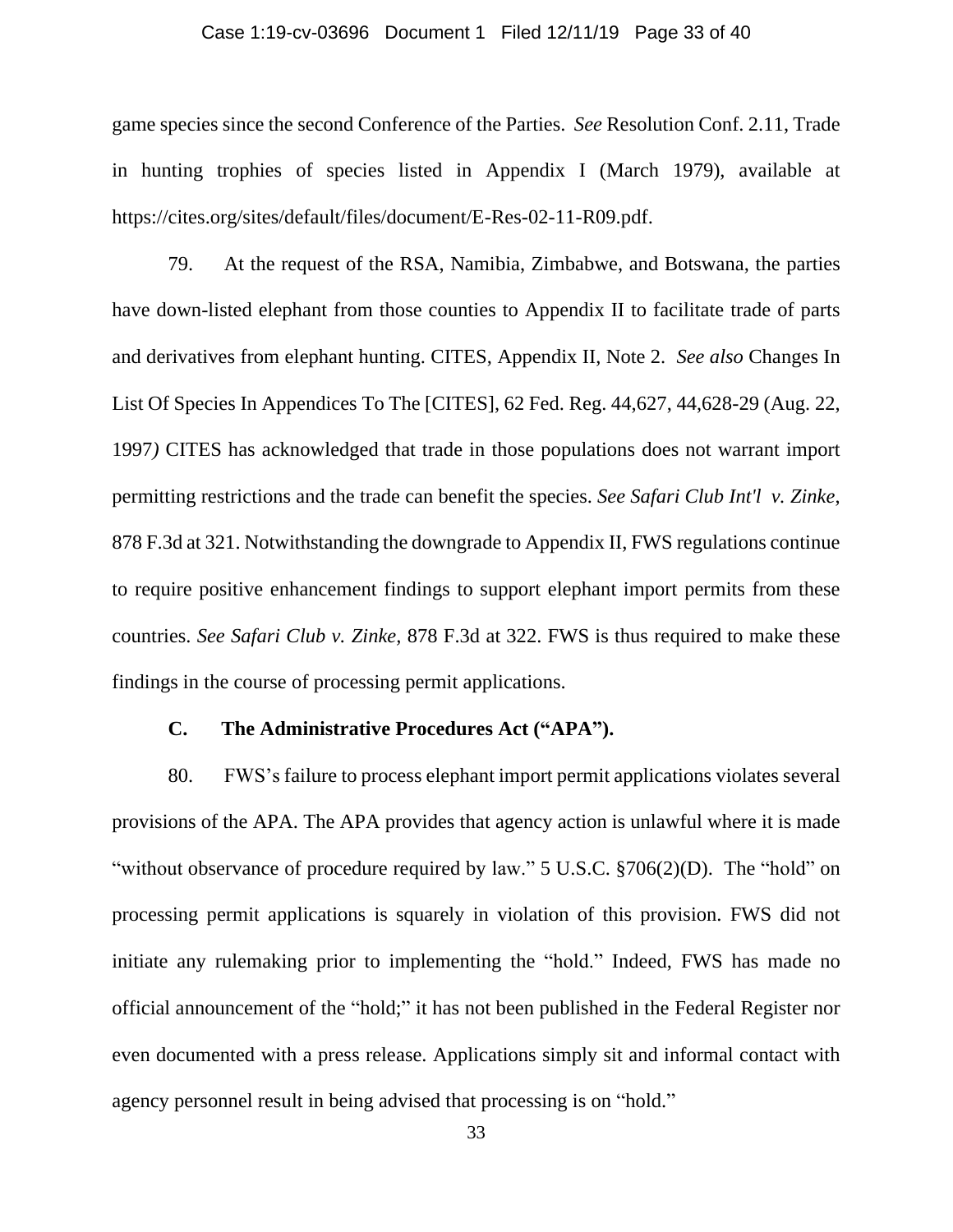### Case 1:19-cv-03696 Document 1 Filed 12/11/19 Page 34 of 40

81. FWS's "hold" amounts to a legislative rule because it has "general or particular applicability and future effect designed to implement, interpret or prescribe law or policy." 5 USC §551(4). *See Safari Club v. Zinke,* 878 F.3d at 334. Although the agency has stated that elephant import permits will be processed on a case by case basis, the "hold" is being applied to all pending elephant import applications. It is thus a legislative rule adopted without the required notice and comment rulemaking proceedings. *Safari Club v. Zinke,* 878 F.3d at 331-35.

82. The APA *requires* that when an agency proposes to promulgate a rule it must publish a notice of proposed rulemaking in the Federal Register. 5 U.S.C. § 553(b). It must then give interested persons an opportunity to participate in the proceeding through the submission of comments which the agency must consider. *Id.* A final rule must contain a statement of its basis and purposes and be published in the Federal Register not less than 30 days before its effective date. *Id.* § 553(c) & (d). In adopting the indefinite "hold" following the President's tweets, FWS followed none of the processes Section 553 mandates. No notice of proposed rulemaking was issued. No comments were accepted or considered. No reasoned decision has been made supporting the "hold," much less publication in the Federal Register. Accordingly, the agency has acted contrary to lawful procedures and the "hold" may not stand. This court must order FWS to process the pending applications.

83. The APA prohibits agency action that is "contrary to constitutional right, power, privilege, or immunity" or "in excess of statutory jurisdiction, authority, or limitation, or short of statutory right." 5 U.S.C.  $\frac{2706(2)}{A}$ , (B) & (C). The ESA provides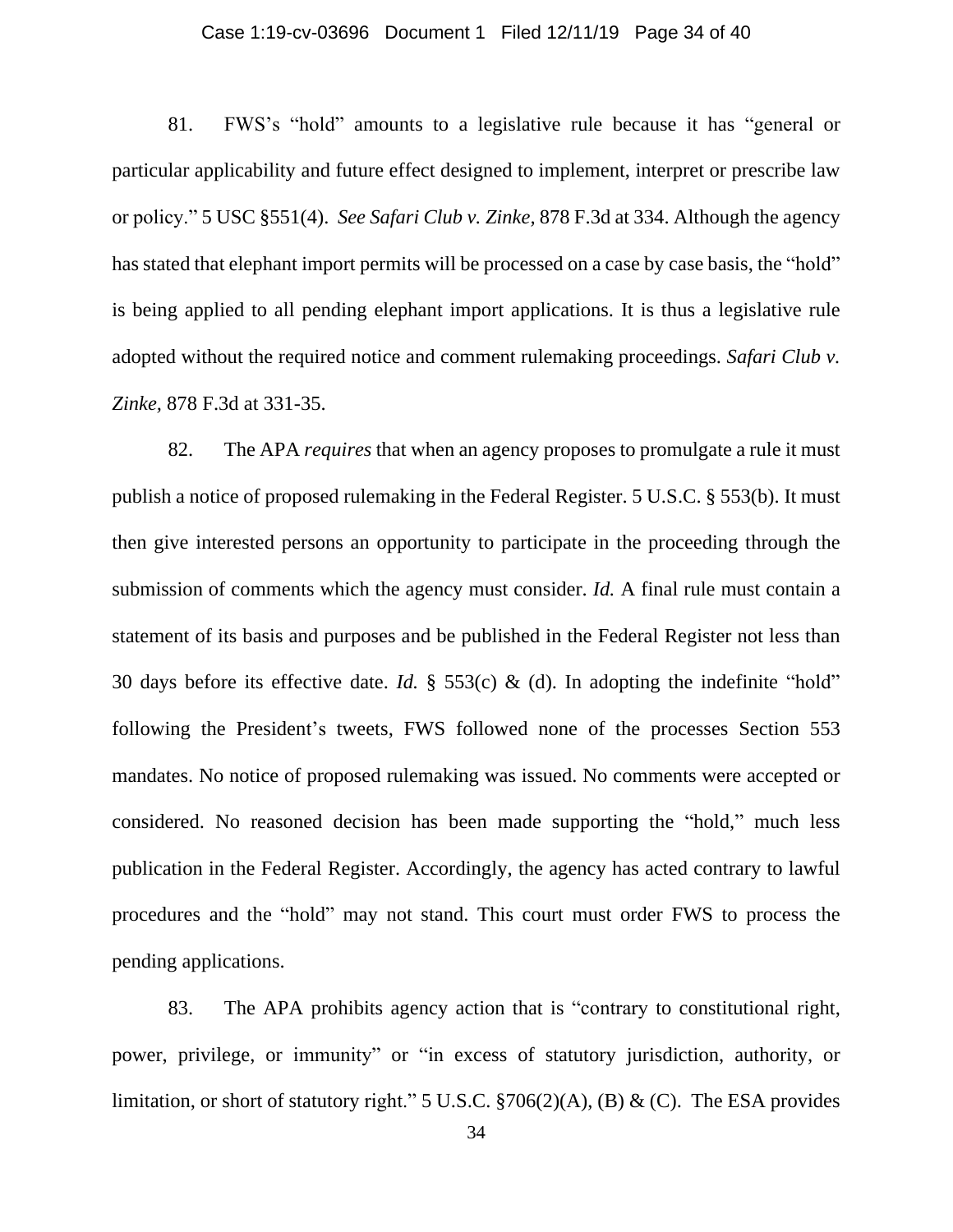#### Case 1:19-cv-03696 Document 1 Filed 12/11/19 Page 35 of 40

by special rule for the import of elephant parts and derivatives subject to the agency finding that the safari hunting of the animal will enhance the overall survival of the species. 50 C.F.R.  $§17.40(e)(6)(i)(B)$ . The special rule obligates the agency to make an enhancement finding in the course of processing permit applications. And the agency's rules require it to process permit applications as quickly as possible. 50 C.F.R. §13.11(c). The "hold" is plainly in violation of Section 706 because the agency has an affirmative obligation to process permit applications and no authority to simply hold them without processing because of a Presidential tweet.

84. Indeed, the APA expressly provides that agency action, such as decisions on permit applications, shall not be "unlawfully withheld or unreasonably delayed" and authorizes a reviewing court to compel agency action unlawfully withheld or unreasonably delayed. 5 U.S.C. §706(1). Here FWS has offered no explanation for its indefinite "hold" on processing elephant import permit applications. In fact, FWS has not even officially acknowledged the "hold." Here FWS's "hold" is per se unreasonable since it has failed to provide any reason or basis for its implementation.

85. The APA authorizes a reviewing court to "hold unlawful and set aside agency action, findings and conclusions found to be ... arbitrary, capricious, an abuse of discretion or otherwise not in accordance with law...." 5 U.S.C. §706. The APA further provides that the failure to act is itself agency action. 5 U.S.C. §706 (1); 5 U.S.C. §551 (13). The absence of any explanation to support implementation of FWS's "hold" renders that action arbitrary and capricious. *See FCC v. Fox Television Stations, Inc.,* 556 U.S. 502, 515 (2009) (When agency changes its position regarding a regulatory matter, it must "provide a reasoned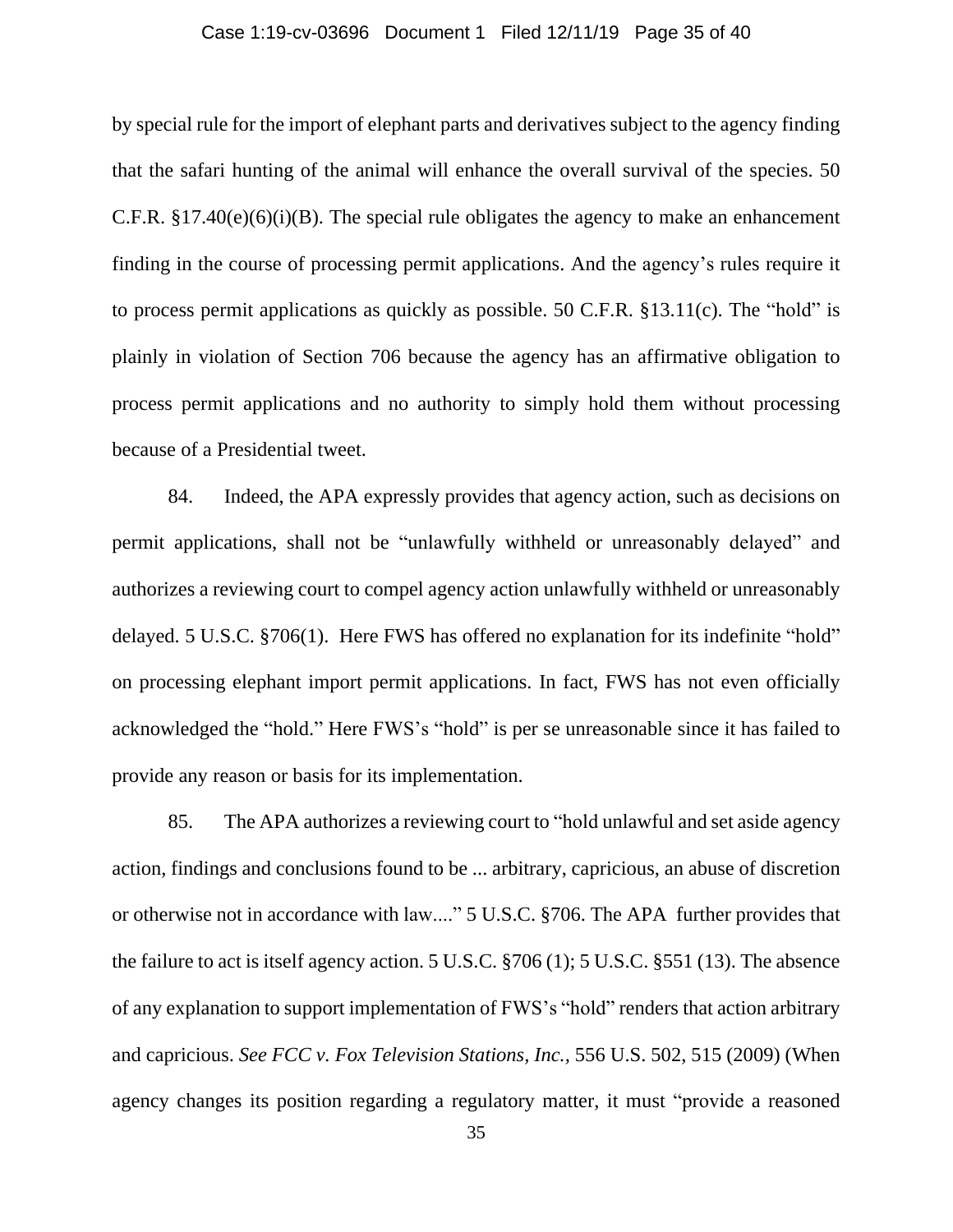explanation for its action.") Indeed, the "hold" appears to be based solely on the President's tweets, notwithstanding the long demonstrated benefits of legal, regulated hunting toward conservation efforts that enhance the survival of the elephant population.

86. APA Section 558(c) provides:

When application is [made](https://www.law.cornell.edu/uscode/text/5/558) for a [license](https://www.law.cornell.edu/uscode/text/5/558)<sup>8</sup> required by law, the [agency,](https://www.law.cornell.edu/uscode/text/5/558) with due regard for the rights and privileges of all the interested parties or adversely affected [persons](https://www.law.cornell.edu/uscode/text/5/558) and within a reasonable time, shall set and complete proceedings required to be conducted in accordance with sections [556](https://www.law.cornell.edu/uscode/text/5/556) and [557](https://www.law.cornell.edu/uscode/text/5/557) of this title or other proceedings required by law and shall make its decision.

Courts generally give agencies wide discretion in terms of setting priorities in the absence of governing time limits. However, FWS has a governing rule that requires it to process applications for permits "as quickly as possible." 50 C.F.R §13.11(c). Moreover, FWS advises applicants to ensure their applications are postmarked at least 90 days in advance of the requested effective date. *Id.* That regulation at the very least implies that processing within 90 days is a reasonable time given the nature of the application. FWS's failure to process elephant import permit applications *at all,* without any explanation, in violation of its own rules, is plainly unlawful and must be set aside by this court.

87. In *Norton v. S. Utah Wilderness Alliance*, 542 U.S. 55, 65 (2004), the Supreme Court stated that "when an agency is compelled by law to act within a certain time period ... a court can compel the agency to act." The D.C. Circuit has also noted that

<sup>&</sup>lt;sup>8</sup> APA Section 551(8) defines a license to include a permit: "['license'](https://www.law.cornell.edu/uscode/text/5/551) includes the whole or a part of an [agency](https://www.law.cornell.edu/uscode/text/5/551) permit, certificate, approval, registration, charter, membership, statutory exemption or other form of permission."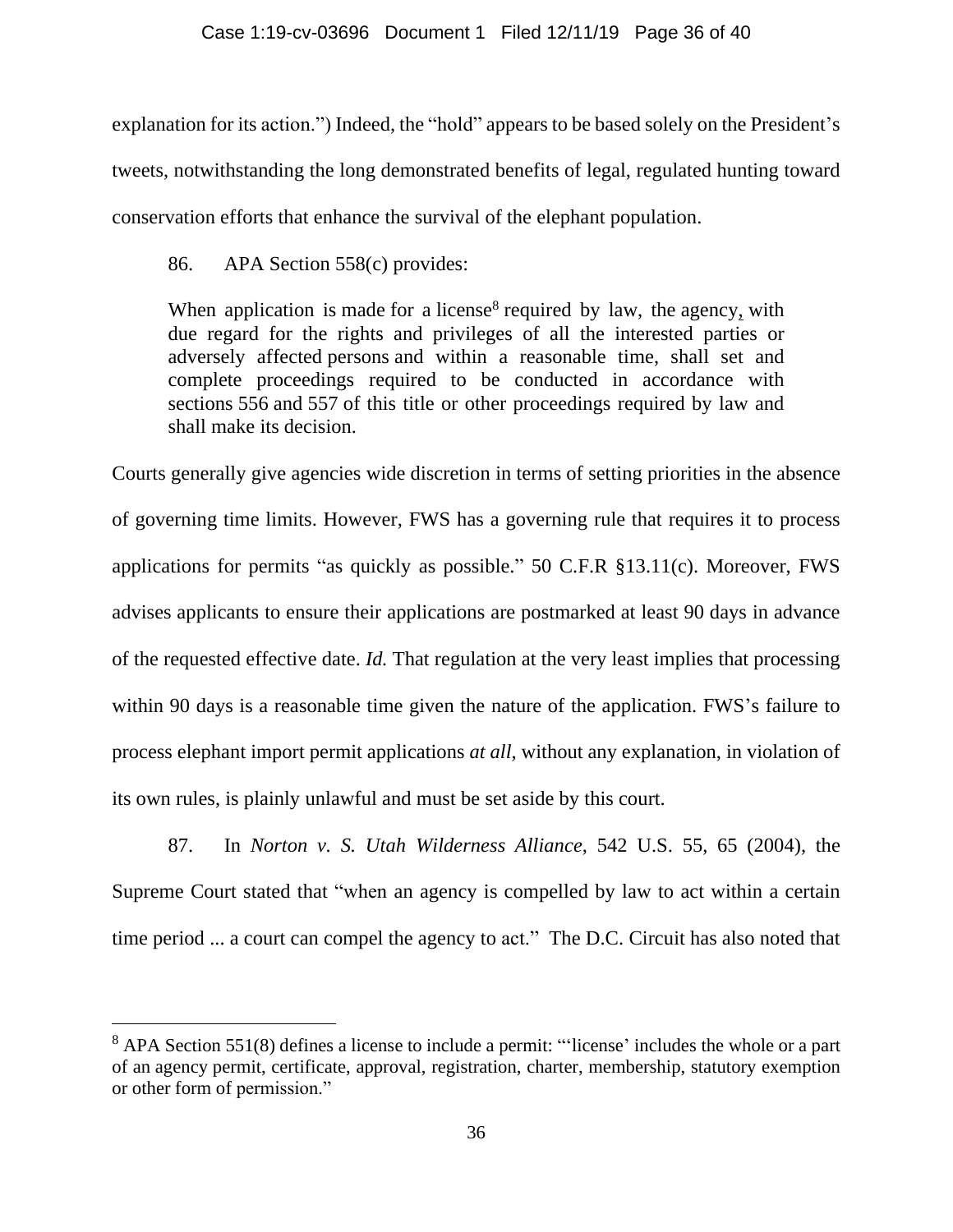#### Case 1:19-cv-03696 Document 1 Filed 12/11/19 Page 37 of 40

the wording of the APA indicates Congress intended the courts to play a role in ensuring that agencies fulfill their obligation to act within a reasonable time,<sup>9</sup> and other circuits have noted that a claim of unreasonable delay qualifies for judicial review despite a lack of "final agency action."<sup>10</sup> In determining the reasonableness of a delay in agency action, courts look to among other things whether there is a deadline for a decision. *See TRAC,* 750 F.2d at 80.

88. The APA, Federal Register Act and the ESA all require notice and comment procedure to change special rule 4(d) and the regulations governing import permitting. 5 U.S.C. §553, 4 U.S.C. §150, 44 U.S.C. §§1501-1511, and 16 U.S.C. §1533(b)(5), respectively. No such rulemaking proceeding has been commenced or even prospectively discussed by the agency. The "hold" is plainly inconsistent with the elephant import special rule implementing the ESA, and the agency's own rules requiring the processing of applications "as quickly as possible" and the APA's requirement that the agency act on permit applications within a reasonable time. This court must therefore set aside the "hold" and require the agency to expeditiously process pending elephant permit applications.

## **VII. Claims for relief.**

## **Count 1. Violation of 50 C.F.R. §13.11(c).**

<sup>9</sup> *Telecommunications Research & Action Center v. FCC*, 750 F.2d 70, 77–78 (D.C. Cir. 1984) ("TRAC") ("[S]ection 706(1) coupled with section 555(b) does indicate a congressional view that agencies should act within reasonable time frames and that courts designated by statute to review agency actions may play an important role in compelling agency action that has been improperly withheld or unreasonably delayed."). Section 555(b) states that agencies should conclude matters "within a reasonable time," and Section 706(1) states that courts "shall ... compel agency action unlawfully withheld or unreasonably delayed." 5 U.S.C. §§555(b), 706(1).

<sup>10</sup> *See, e.g. Gordon v. Norton*, 322 F.3d 1213, 1220 (10th Cir. 2003).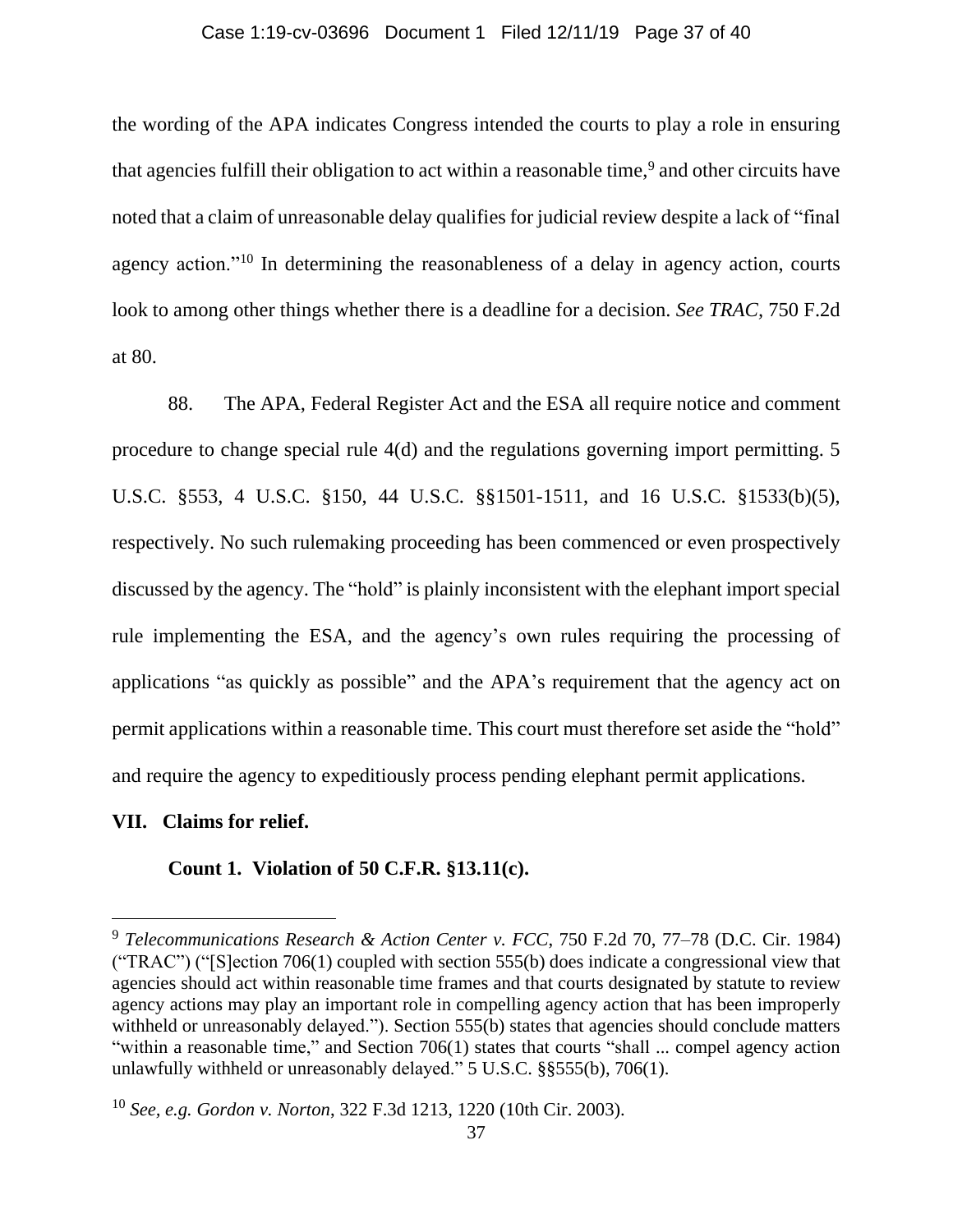### Case 1:19-cv-03696 Document 1 Filed 12/11/19 Page 38 of 40

89. 50 C.F.R. §13.11(c) provides that FWS will process permit applications as quickly as possible. Inasmuch as FWS has placed a "hold" on processing elephant ESA and CITES import permit applications, the agency is in violation of its own rules. Failure to follow its rules is per se arbitrary and capricious. This court must, pursuant to 5 U.S.C. **§**706(2)(A) invalidate the unlawful "hold" on the processing of elephant import applications and order FWS to expeditiously process pending and subsequently filed elephant import applications.

### **Count 2. Violation of APA Section 553(b).**

90. FWS's "hold" constitutes an agency rule adopted without following the procedures of Section 553(b). This court must therefore declare the "hold" unlawful and set it aside as adopted "without observance of procedure required by law. 5 U.S.C. **§**706(2)(D).

### **Count 3. Violation of APA Section 558(c).**

91. APA Section 558(c) requires FWS to process elephant import permit applications within a reasonable time. Pursuant to 50 C.F.R. §13.11(c), the agency itself has set the reasonable time for its processing of these applications as "as quickly as possible," and strongly implying that the applications will be processed within 90 days. *Id.* Here several of the individual Plaintiffs' applications have been pending more than two years and Plaintiff DSC is aware of similar applications pending more than three years. 5 U.S.C. §706(1) provides that the reviewing court shall "compel agency action unlawfully withheld or unreasonably delayed." FWS is unlawfully withholding processing of Plaintiffs' applications and as such this court must order the agency to process Plaintiffs'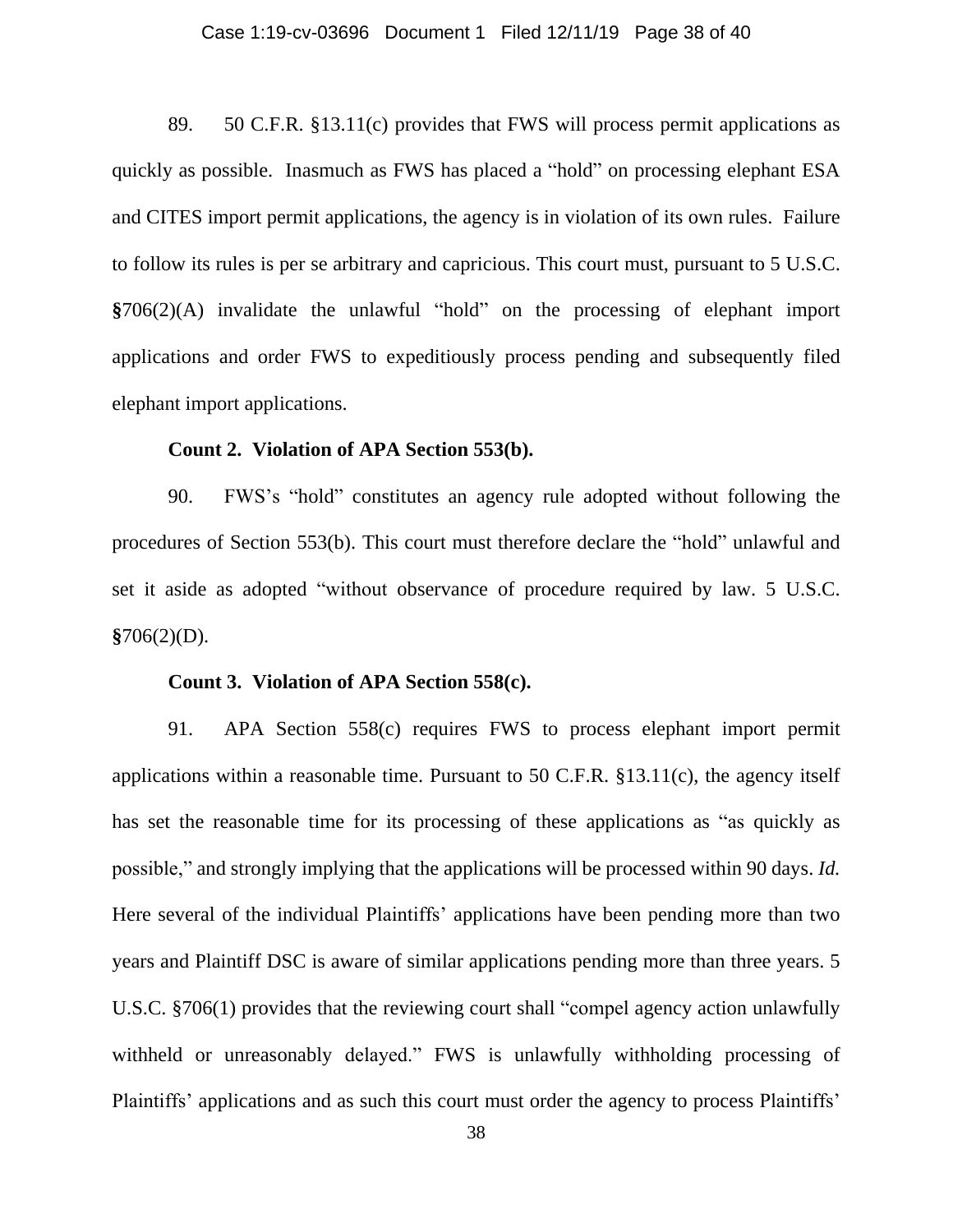applications "as quickly as possible" and in any event, absent some articulated legitimate reason, within 90 days.

## **VIII. Pray for relief.**

Wherefore Plaintiffs pray this court to grant the following relief:

(1) Declare that FWS acted arbitrarily, capriciously, and contrary to its own regulations in violation of the APA, 5 U.S.C. § 706(2)(A), by placing a "hold" on elephant import permit applications without conducting a notice and comment rulemaking proceeding;

(2) Declare that FWS acted arbitrarily, capriciously, and contrary to the ESA, in violation of the APA, 5 U.S.C. §706(2)(A), in adopting a "hold" on the processing of elephant import applications on the basis of Presidential tweets;

(3) Declare that FWS has violated 50 C.F.R. §13.11(c) in adopting a "hold" on processing elephant import applications.

(4) Declare that in light of 50 C.F.R. §13.11(c), FWS's delay in the proceeding of elephant import applications is unreasonable and in violation of 5 U.S.C. §558(c);

(5) Hold unlawful and vacate FWS's "hold" on the processing of elephant import permit applications;

(6) Enjoin FWS from placing elephant import applications on "hold" or otherwise not processing such applications unless or until appropriate regulations have been adopted authorizing such action;